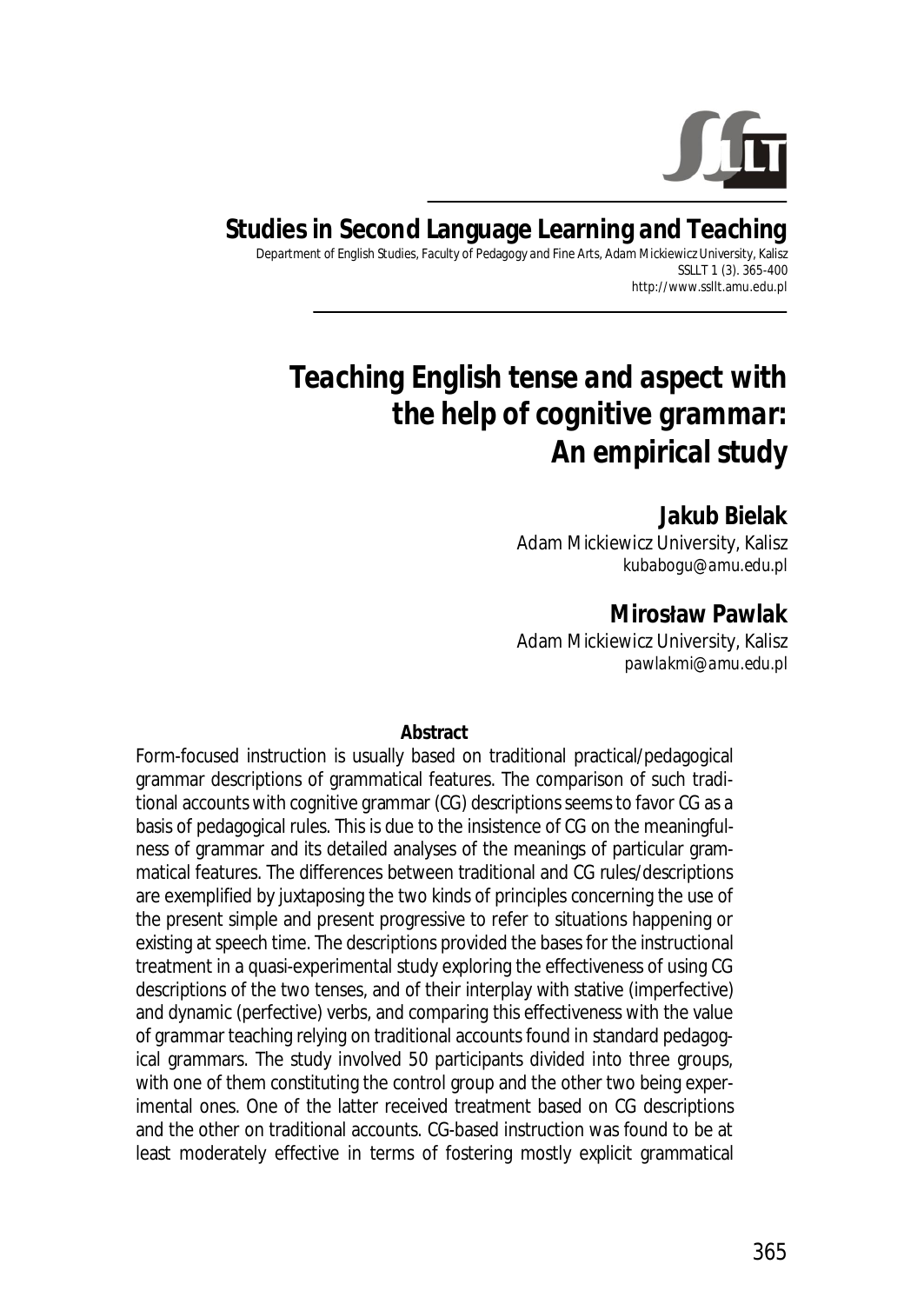knowledge and its effectiveness turned out be comparable to that of teaching based on traditional descriptions.

*Keywords*: cognitive grammar, pedagogical grammar, traditional descriptions, tense, aspect

The teaching of second/foreign language grammar<sup>1</sup> cannot do without descriptions of grammatical elements, which may only be produced with any degree of systematicity with the help of some theoretical assumptions, if not within the confines of some linguistic theory(ies). Although it is rarely openly stated, when viewed from this perspective, most grammatical descriptions employed by language teachers may be said to be traditional in nature. They are usually taken from textbooks, which normally extract information from pedagogical and practical grammars, or from these grammars themselves. As argued by Bielak and Pawlak (in press), pedagogical/practical grammars are normally based on major descriptive/reference grammars such as the ones by Quirk, Greenbaum, Leech, and Svartvik (1985) and Huddleston and Pullum (2002), whose theoretical orientation is referred to by Bielak and Pawlak (in press) as *structuralist-traditional*. This label is used because, generally speaking, the descriptive/reference grammars employ mostly traditional grammatical terminology and organization of the material, concentrate mostly on language facts rather than their explanations, and provide numerous taxonomies (Bielak & Pawlak, in press). Because grammatical descriptions used in pedagogy are, through the mediation of textbooks and pedagogical/practical grammars, based on the descriptive/reference grammars, their labeling as traditional seems to be warranted, and the label itself should be viewed as reflecting their structuralist-traditional foundations. However, as evidenced by some pedagogical grammars which state that contemporary linguistics enhances the descriptions they provide (e.g., Celce-Murcia & Larsen-Freeman, 1999), modern linguistic theory may have a lot to offer to language teachers and, through their mediation, to learners.

One such innovation is cognitive linguistics, which includes cognitive grammar (Langacker, 1987, 1991) as one of its leading theories. The potential relevance of cognitive linguistics and cognitive grammar (CG) to language teaching has been premised mainly on their insistence on the meaningfulness of most areas of language, including grammar, and on the comprehensiveness of their semantic analyses. While there are numerous theoretically-oriented proposals concerning the harnessing of CG in the service of grammatical in-

TO THE TREST THE TREAD THE TREAD TREAD TREAD TREAD TREAD TREAD TREAD TREAD TREAD TREAD TREAD TREAD TREAD TREAD I<br>The this paper, no important distinction is made between teaching and learning second and foreign languages.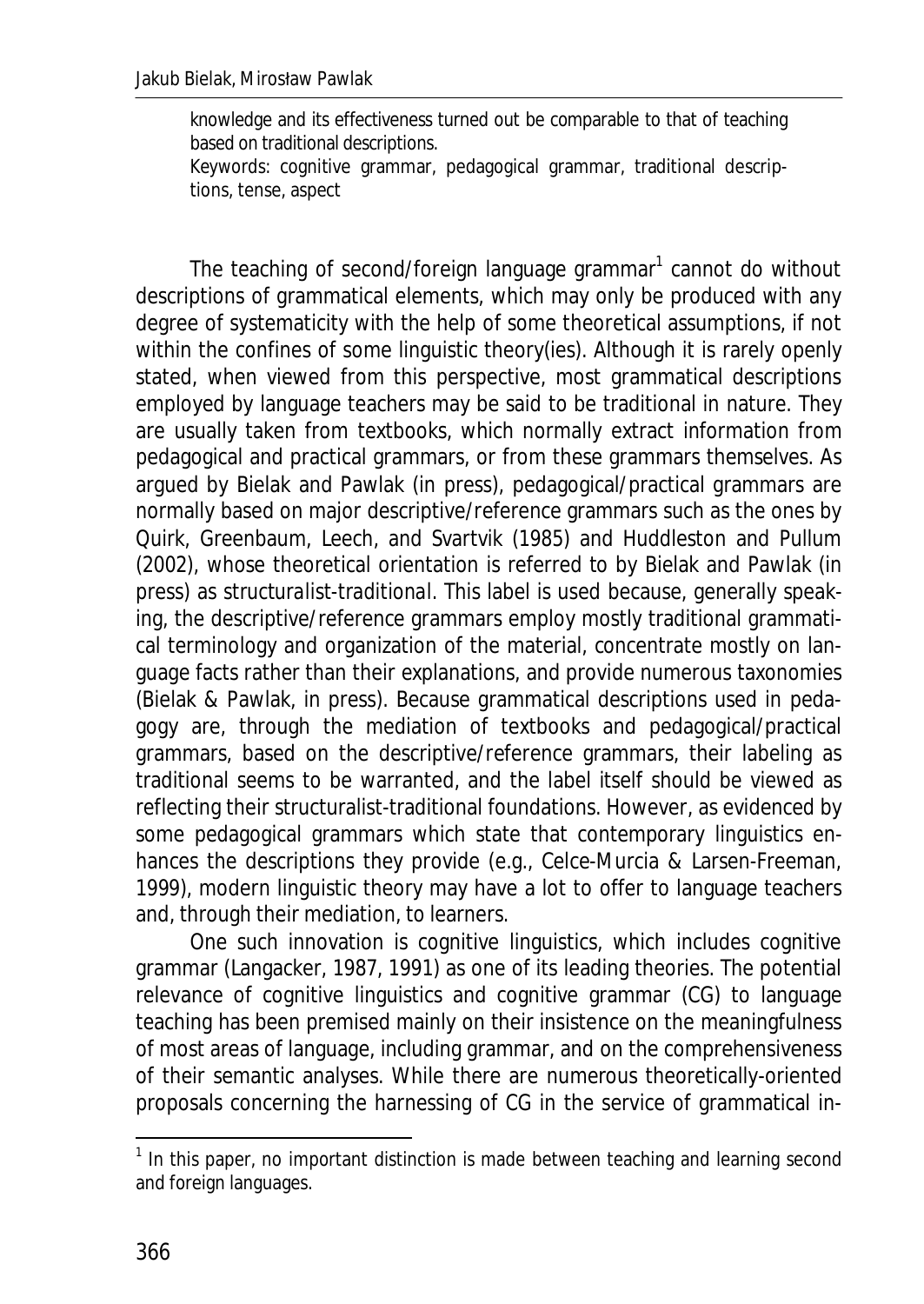struction (e.g., Achard, 2008; Niemeier & Rief, 2008; Turewicz, 2000; Tyler, 2008; Tyler & Evans, 2001), empirical research testing the effectiveness of such applications is only beginning to appear (e.g., Huong, 2005; Król-Markefka, 2010; Tyler, Mueller, & Ho, 2010).

The present article, reporting on one study which is part of a larger research project, $^2$  is intended as a contribution to the emerging body of empirical evidence concerned with pedagogical applications of CG. Specifically, its purpose is determining the effectiveness of using CG descriptions of the socalled present simple and present continuous, and of their interplay with stative and dynamic verbs when reference is made to situations unfolding at the time of speaking, and comparing this effectiveness with that of grammar teaching relying on traditional descriptions found in standard pedagogical grammars. Instructional effectiveness is considered in terms of fostering mostly explicit grammatical knowledge. $^3$ 

# **Descriptions of Selected Facets of the English Tense/Aspect System**

The present study focuses on teaching the choice between the English progressive and nonprogressive present tense when reference is made to single situations<sup>4</sup> existing or happening at the time of speaking, which often depends on whether the situation is expressed by a stative or a dynamic verb. For this reason, the present section offers the traditional and CG descriptions of the relevant aspects of the grammatical phenomena involved which were exploited in the treatments of the study, namely the present tense, the progressive aspect and the distinction between the so-called stative and dynamic verbs. This is done to the exclusion of all the other facets and uses of these grammatical elements.

# **Traditional Descriptions**

The traditional descriptions offered here and used as a basis of instruction in the quasi-experiment described below are taken from two standard practical/pedagogical grammars, namely Eastwood (1999) and Manczak-Wohlfeld, Niżegorodcew, and Willim (2007). With respect to the use of the

 $\frac{2}{3}$  A more comprehensive description of this project is to be published in two volumes, the first of which is Bielak and Pawlak (in press).

 $^3$  For the exploration of the implicit knowledge dimension see Bielak and Pawlak (in press).

<sup>4</sup> The use of *situation* as an umbrella term referring to verb-symbolized phenomena, that is, to states, activities, events, actions and processes existing and unfolding in time, follows Quirk et al. (1985, p. 177).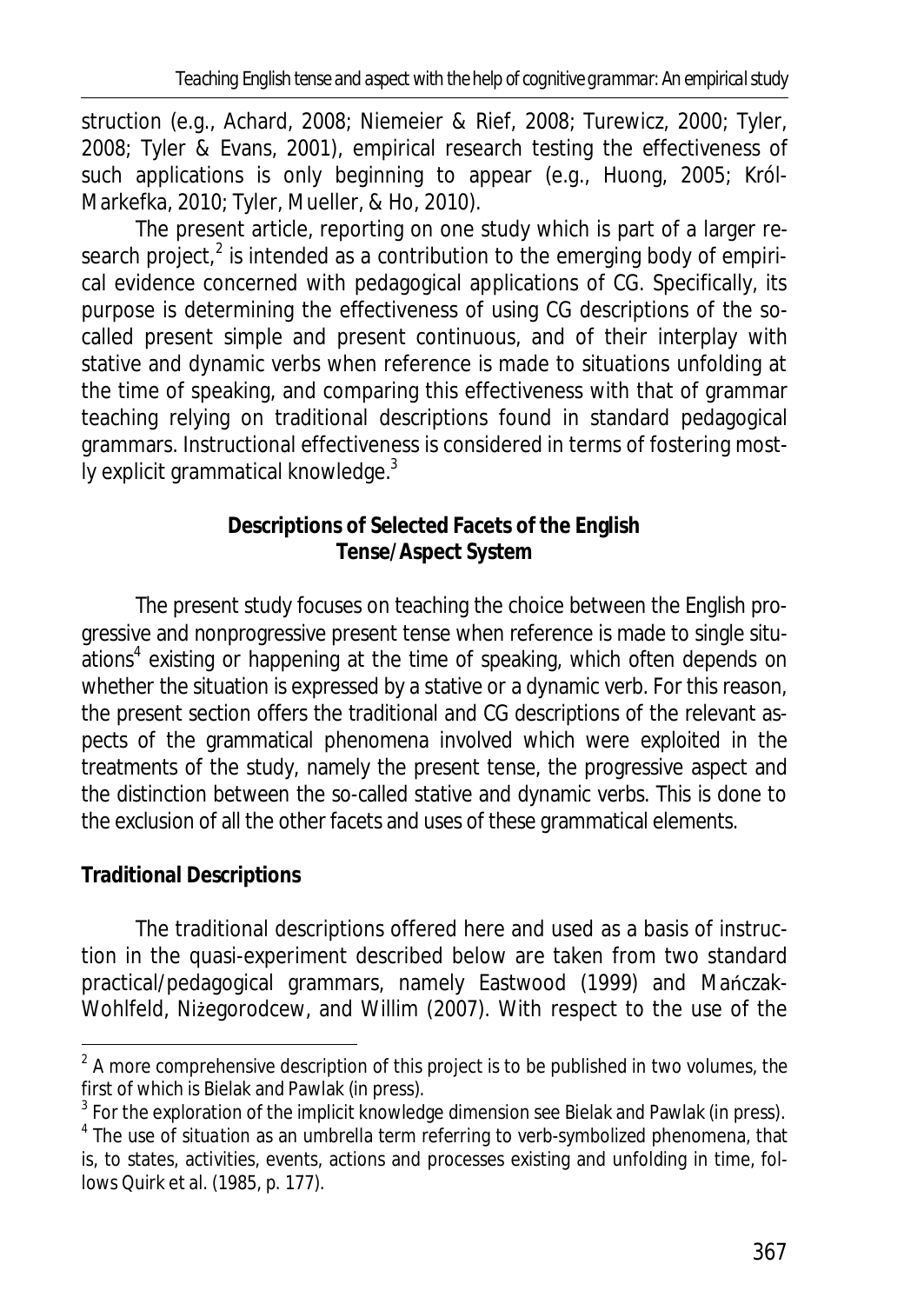present tense either with or without the progressive when talking about something which exists or is happening now, at the moment of speaking, and in particular when the choice of one of them is at issue, the two sources jointly give the following rules:

- 1. Stative verbs are not usually used with the progressive ("a state means that something is staying the same" [Eastwood, 1999, p. 14]); dynamic verbs may be used in progressive tenses ("an action means something happening" [Eastwood, 1999, p. 14]); for example*, The farmer owns the land*, *The farmer is buying the land* (Eastwood, 1999, p. 14).
- 2. The present progressive is used to "say that we are in the middle of an action" (Mańczak-Wohlfeld et al., 2007, p. 154), for example, I'm get*ting the lunch ready* (Eastwood, 1999, p. 8). In other words, it is used "to refer to an activity in progress at the very moment of speaking or about the moment of speaking," for example, *I am trying to fall asleep* (Mańczak-Wohlfeld et al., 2007, p. 154).
- 3. The nonprogressive present tense is normally used to refer to thoughts, feelings, states and permanent facts, for example, *I think it's a good pro*gramme, Kitty likes her job (Eastwood, 1999, pp. 10-12). Mańczak-Wohlfeld et al. (2007, p. 155) explain why it is so; the meanings of stative verbs of the following types are incompatible with the progressive:
	- a. "verbs referring to passive mental states, that is, verbs of inert cognition" (*think*, *believe*, etc.), for example*, I think it is all right*, "as opposed to mental activities," for example, *I am thinking about it*;
	- b. "verbs referring to more or less permanent emotions," for example, *love*, *like*, and *hate*;
	- c. "verbs referring to passive activities of the senses, that is, verbs of inert perception," for example, *hear*, *see,* as opposed to *listen to*, *look.*
- 4. The nonprogressive present tense is used with such verbs as *promise*, *agree*, and *refuse*; for example*, I promise I'll write to you*; *It's all right*, *I forgive you* (Eastwood, 1999, pp. 10-12).
- 5. Sometimes a given verb may be used either for a state or an action and may therefore be used both without and with the progressive, for example*, I think you are right* versus *I am thinking about the problem* (Eastwood, 1999, p. 14). Mańczak-Wohlfeld et al. (2007, pp. 156-157) explain what kinds of stative verbs may be used in the progressive and why:
	- a. They may have a different meaning which is compatible with the progressive; the use of the progressive involves either an activity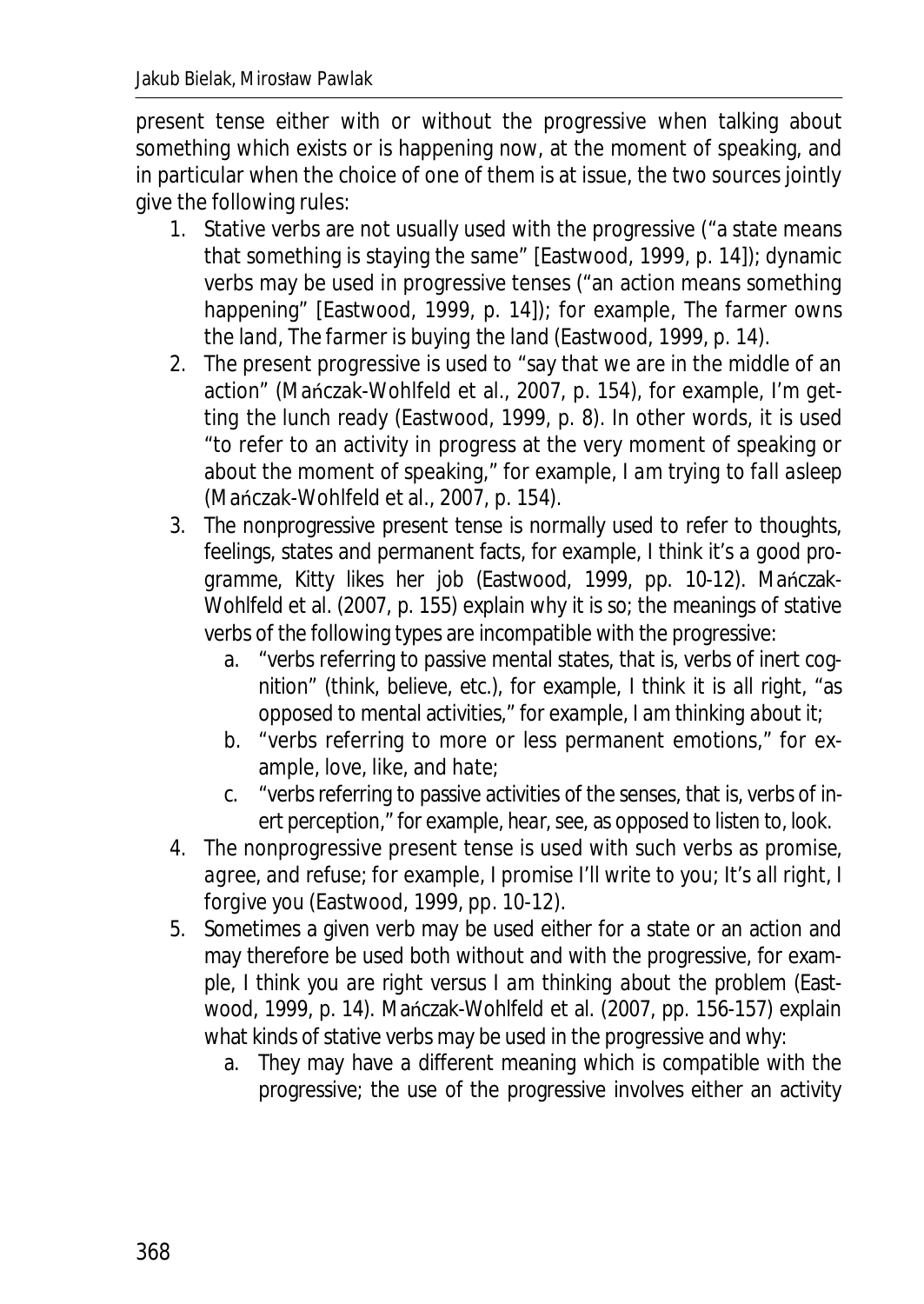with human agency or a temporary activity, or sometimes both, $5$ for example, *I am thinking about it* (a temporary, voluntary activity).

- b. Some sensation verbs, when used transitively, may be used in the progressive, for example, *I am tasting the soup*, *She is smelling the roses*.
- c. The progressive may be used with state verbs to imply a gradual change in a state, for example, *She is resembling her mother more and more*.
- 6. Sometimes a state verb may be used in the progressive "to talk about a short period of time," for example*, I like school* versus *I'm liking school much better now* (Eastwood, 1999, p. 14).

# **CG Descriptions**

In CG, it is assumed that verbs designate *processes*, that is, relations between two entities with *positive temporal profiles* (Langacker, 1987, p. 244), which means that these processes receive a certain amount of focal prominence (they are *profiled*) and are construed as unfolding through conceived time (they have *positive temporal* profiles). The conceptualization of such relations requires the employment of a mode of cognitive processing called *sequential scanning*, which results in the conception of a series of relations transformed sequentially one into another. This characterization of the semantics of verbs makes crucial reference to construal, that is, to (different ways of) viewing semantic content (cf. Langacker, 2008, pp. 55-91), and to cognitive processing, rather than to the contents of conception. CG assumes the division of all verbs into *perfective* and *imperfective* ones, with the attendant distinction between perfective and imperfective processes (Langacker, 2002, p. 87). Generally, perfective verbs refer to situations which involve some change and are bounded, while imperfective verbs denote situations which are stable and unbounded.

Because a process is a series of relations scanned sequentially through conceived time, words with processual meanings are devices ideally suited to describing change (Langacker, 1987, p. 254). And indeed, perfective verbs, which constitute the majority of the verb class, refer to a change of some sort (Langacker, 1987, p. 254). Individual relations that these verbs profile are usually not all the same, and the differences between them constitute the change in

<sup>&</sup>lt;u>.</u><br><sup>5</sup> This rule is worded ambiguously in the grammar by Mańczak-Wohlfeld et al. (2007). The rules given here are partially based on the authors' interpretation of the examples illustrating the rule.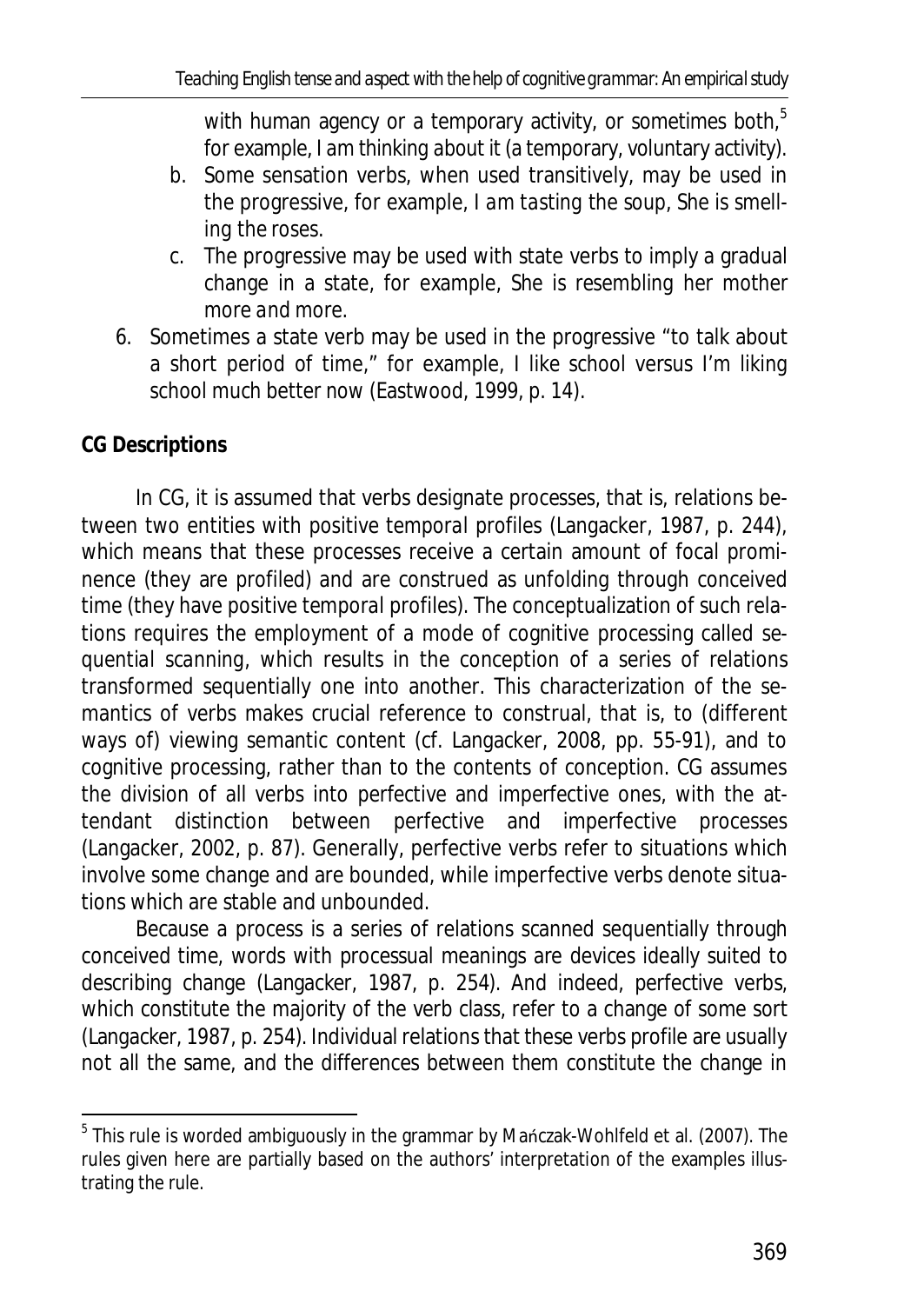question. Another important characteristic of perfective verbs is that their processes are bounded within the temporal scope of predication (Langacker, 1987, pp. 258-262), that is, within the semantic base needed for the characterization of the process. The essentials of the semantics of perfective verbs are depicted in Figure 1. The component states of a perfective process are represented by the bold line, which is wavy to stress the change that is typically involved. The line, whose every point corresponds to a single relationship, extends along the time arrow, which signals the evolution of the process through conceived time. Vertical bars at the endpoints of the line bound the process and mark its beginning and end, which are both included in the scope of predication.





In contrast to perfective ones, imperfective verbs designate processes all the component relations of which are construed as effectively identical, which results in the conception of a stable situation persisting through conceived time (Langacker, 1987, p. 256). Also, because imperfective processes are construed in CG as homogeneous, they are thought to be characterized by inherent expansibility/contractibility, and they are therefore not inherently bounded in their temporal scope (Langacker, 1987, pp. 258-262). Figure 2 highlights the relevant details. The heavy line representing a series of relationships characteristic of processes is straight, which indicates that the relations are construed as the same and that no change is involved. The line is not delimited by vertical bars, which reflects the absence of inherent bounding typical of imperfectives. Instead, the ellipses (…) indicate the indefinite temporal extension of the process, one portion of which, limited by the scope of predication, is profiled. This is expressed by the heavy-line part of the entire line.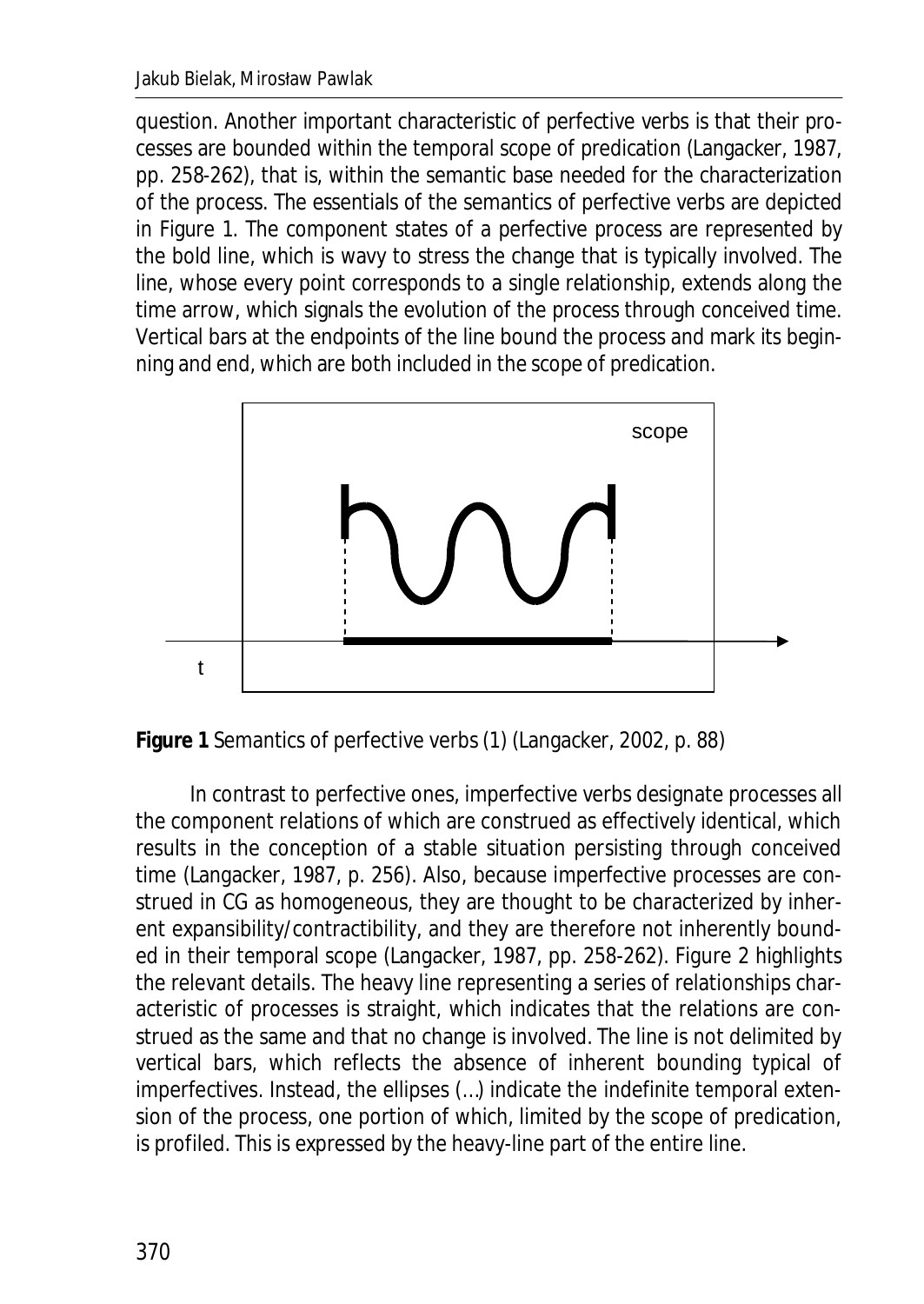

**Figure 2** Semantics of imperfective verbs (Langacker, 2002, p. 88)

It should be noted that in CG verbs of either type are regarded as generally flexible in the sense that they often have different variants or senses belonging to two different lexical-aspectual classes: perfective and imperfective. A good example is the verb *like* as occurring in the sentence *I'm liking school much better now* offered by Eastwood (1999, p. 14). According to this author, *like* is a stative verb here and it is used with the progressive to talk about a situation of short duration (Eastwood, 1999, p. 14). In contrast, CG claims that *like* in such sentences has an extended, perfective sense, because "a period of stability is regarded as a bounded episode rather than something expected to continue indefinitely" (Langacker, 1991, p. 208).

According to traditional accounts (Rule 1 above), only dynamic/perfective verbs are compatible with the English progressive, while stative/imperfective ones are not. Another widespread view of the progressive is that it takes an internal perspective on a situation (Rule 2), while the nonprogressive views a process from an external perspective, in its entirety (cf. Langacker, 1991, p. 208). Both views are essentially accepted (Langacker, 1991, p. 208) and insightfully explained by CG, which in addition claims that the English progressive is used with perfective verbs to make them imperfective (Langacker, 1991, p. 209).

This transformation from a perfective into an imperfective will now be explained and illustrated by a sequence of figures. First, Figure 3 introduces yet another pictorial CG convention used to represent perfective processes. The circle and the square stand for two processual entities, while the line which links them represents their relation. The sequence of several relations of this sort, including the initial and the terminal ones, stands for a longer sequence constituting the whole process. The processual nature of this configuration is highlighted by the heavy line portion of the time arrow, which sym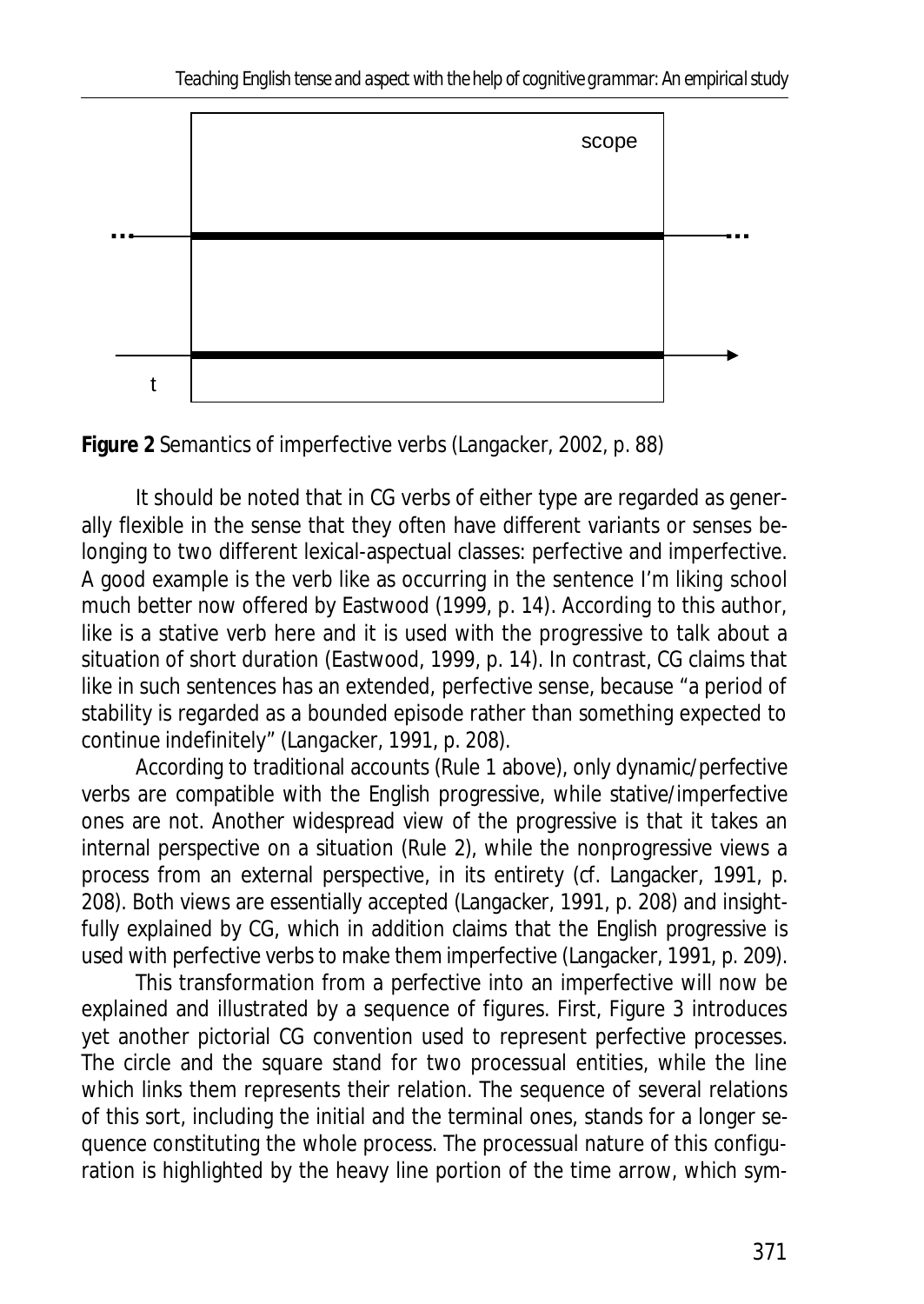bolizes sequential scanning. Figure 4 depicts the semantic value of the present participle (-*ing*), an essential component of the English progressive. In CG, -*ing* is said to designate a complex nonprocessual relationship which is an internal subpart of a longer process and whose component relations are viewed as effectively identical (Langacker, 1991, p. 209). As can be seen in Figure 4, -*ing* imposes a restricted immediate scope on a process, which 'pushes' certain of its component relations outside the profile, including the initial and terminal ones (Langacker, 2008, p. 120). All these excluded relations, being outside the immediate scope and thus unprofiled, lose their bold-line marking in Figure 4. Another thing -*ing* does is to "abstract away from any differences among the focused states, thus viewing them as effectively equivalent" (Langacker, 2008, p. 121). Thus, the highlighted relations are viewed a homogeneous mass, as indicated by the ellipses (…). This is possible because the relations are seen as representative of the whole perfective process (Langacker, 1991, p. 209). The last semantic feature of -*ing* is that it nullifies sequential scanning characteristic of all verbs, and thus turns a process into a complex atemporal relation (Langacker, 1991, p. 209), that is, a relation which is not scanned sequentially, and is instead viewed holistically. This is signaled in Figure 4 by the disappearance from the time arrow of heavy-lining, in comparison with Figure 3. All of these semantic features of the present participle are also expressed, albeit differently, in Figure 5, which follows the conventions of Figures 1 and 2, and is offered here for the purposes of comparison with them. It abbreviates the semantic value of -*ing* even more than Figure 4; the heavy straight line within the immediate scope, similar to that in Figure 2, stresses the effective homogeneity of the focused part of an essentially perfective process. Figure 6 shows the effect of combining -*ing* (together with a verb it attaches to) with the second element of the progressive construction, the verb *be*. The function of *be* is to supply sequential scanning, symbolized by the highlighted portion of the time arrow included within the immediate scope. *Be* thus restores the processual character of the main verb, suspended earlier by -*ing* (Langacker, 1991, pp. 210-211).<sup>6</sup>

 6 Obviously, the composition of a progressive structure, let alone a whole clause containing it, is much more complex than what has been mentioned here. For instance, it is executed in a number of steps and simultaneously at several levels. All this is simplified and taken for granted here, there being no need in the present context to dwell on the particulars of the whole complex process. For the detailed CG exposition of composition see Langacker (1987, 1991).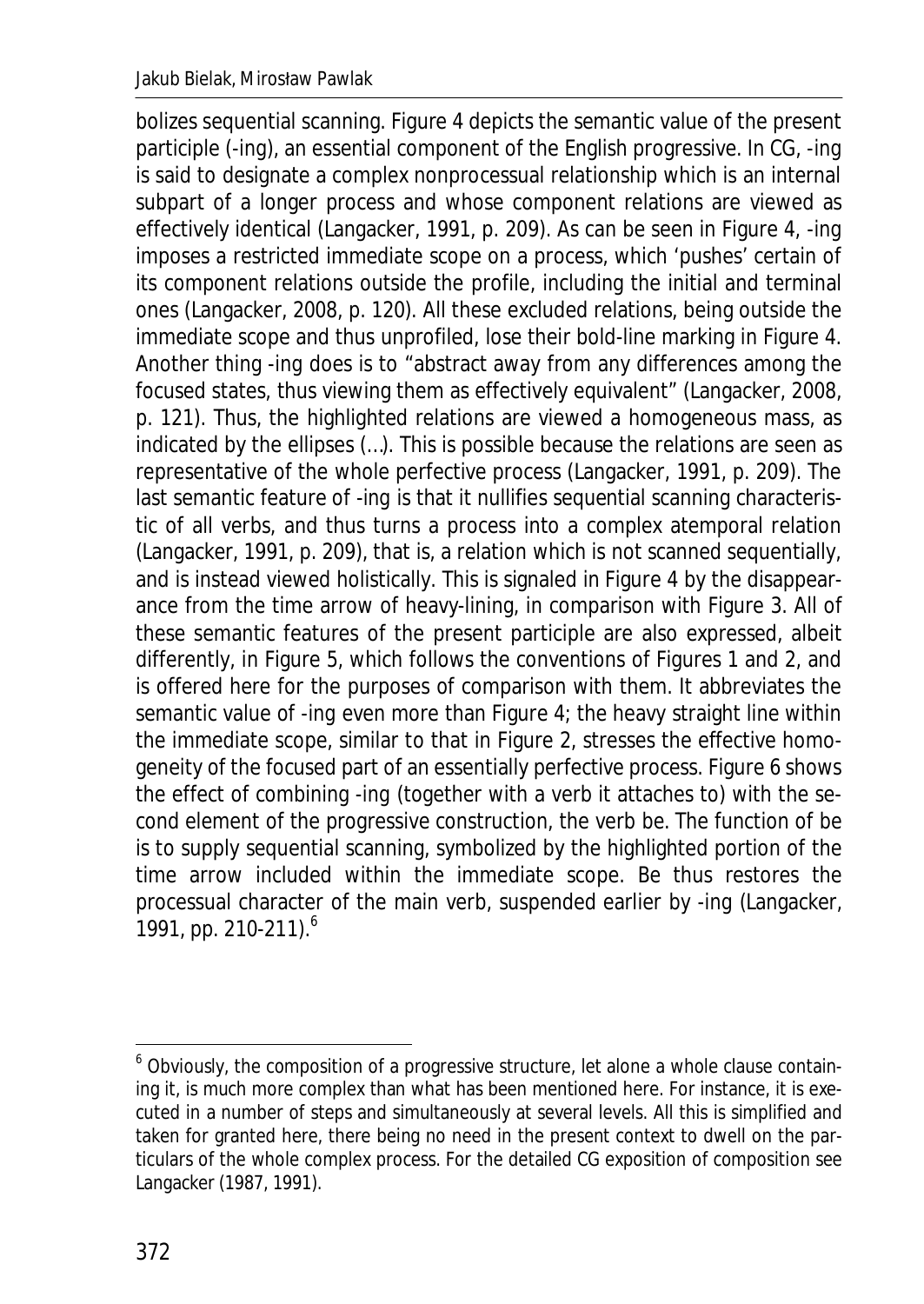

**Figure 3** Semantics of perfective verbs (2) (adapted from Langacker, 2008, p. 119)



**Figure 4** Semantics of -*ing* (1) (Langacker, 2008, p. 121)

This CG analysis of the semantics of the progressive accounts for a number of its characteristics. First, it explains why the progressive is compatible only with perfective verbs, to the exclusion of imperfectives. For one thing, the redundancy of applying the imperfectivizing progressive to imperfective verbs is conventionally rejected in English (Langacker, 1991, p. 208). Using the imperfectivizing impact of the progressive with perfectives, on the other hand, makes perfect sense since it is not redundant. Second, CG explains the achievement of the internal perspective on a situation associated with the progressive. It is reached through the narrowing down of focus so that the endpoints of a process are no longer in it, which is due to the contribution of -*ing*. This morpheme is also responsible for the third feature of the progressive, namely its imperfectivizing force itself. This results from -*ing*'s homogenization of the component relations of a process, and from its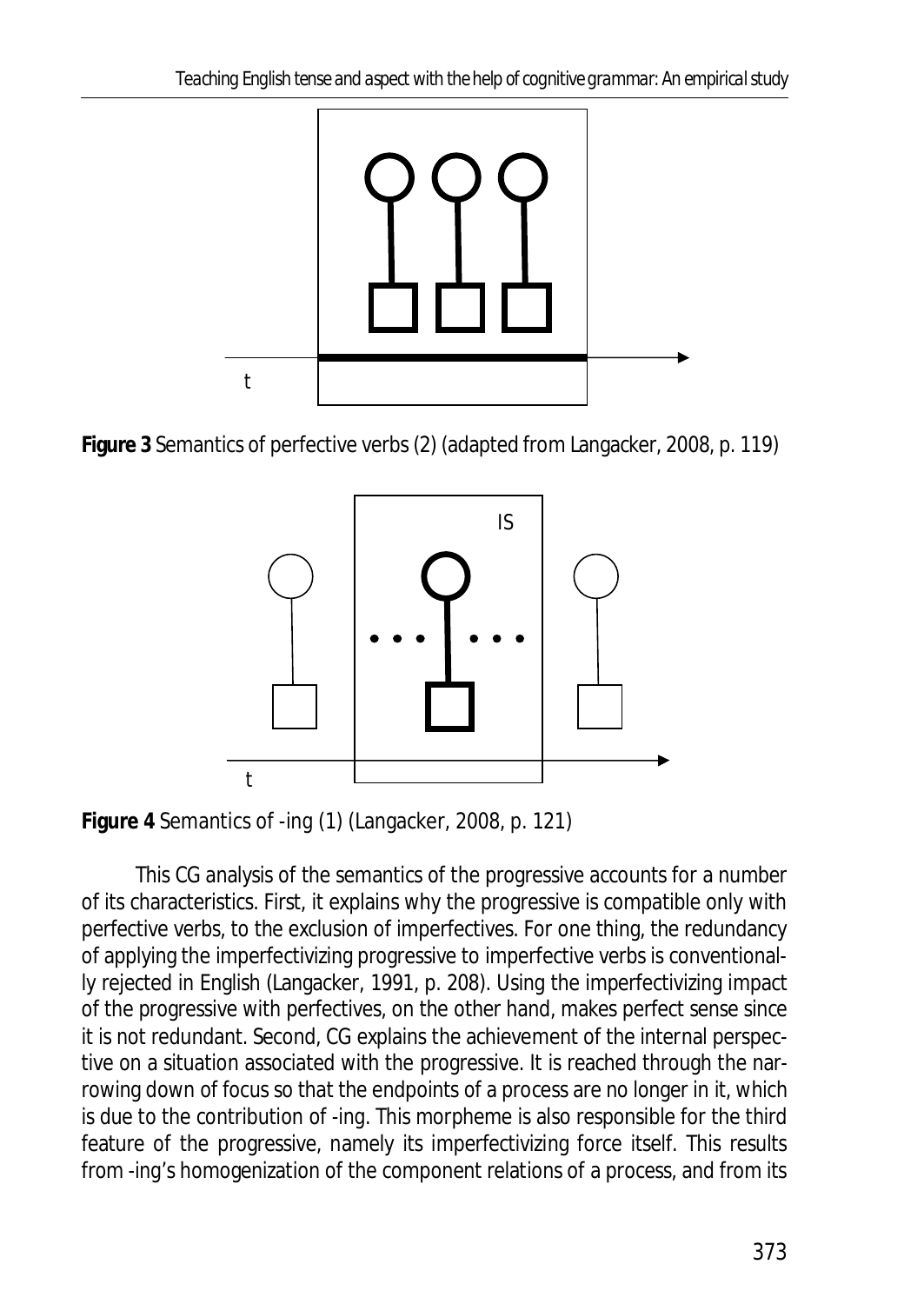elimination of bounding, which stems from the exclusion of the endpoints of a perfective process from the immediate scope.



**Figure 5** Semantics of -*ing* (2) (Langacker, 2002, p. 92)

For reasons of economy, a detailed CG analysis of the English present tense cannot be offered here (see Langacker, 1991). What will suffice for the present purposes is the prototypical value CG ascribes to what are usually treated as present tense morphemes (zero and -*s*), which is to indicate "the occurrence of a full instantiation of the profiled process that precisely coincides with the time of speaking" (Langacker, 1991, p. 250). This prototypical meaning basically conforms to a commonsense understanding of the present tense, which is probably also accepted by traditional accounts, although rather tacitly.

At this point, it is clear how CG explains the fact that the progressive may only be used with perfective verbs, and not with imperfectives. What remains to be clarified in CG terms is the use of both verb types with the English present tense and the progressive aspect to refer to situations, or processes, happening or existing at speech time. This may be done by answering three questions concerning the use of these elements. The first two answers essentially report the analysis of Langacker (1991, pp. 250-252).

The first question is why the nonprogressive present tense, when referring to something unfolding at the moment of speaking, may be freely used with imperfectives, but not with the majority of perfectives. It follows from the CG definition of the present tense that the immediate scope of a present tense clause, which delimits its profile, is coextensive with the time of the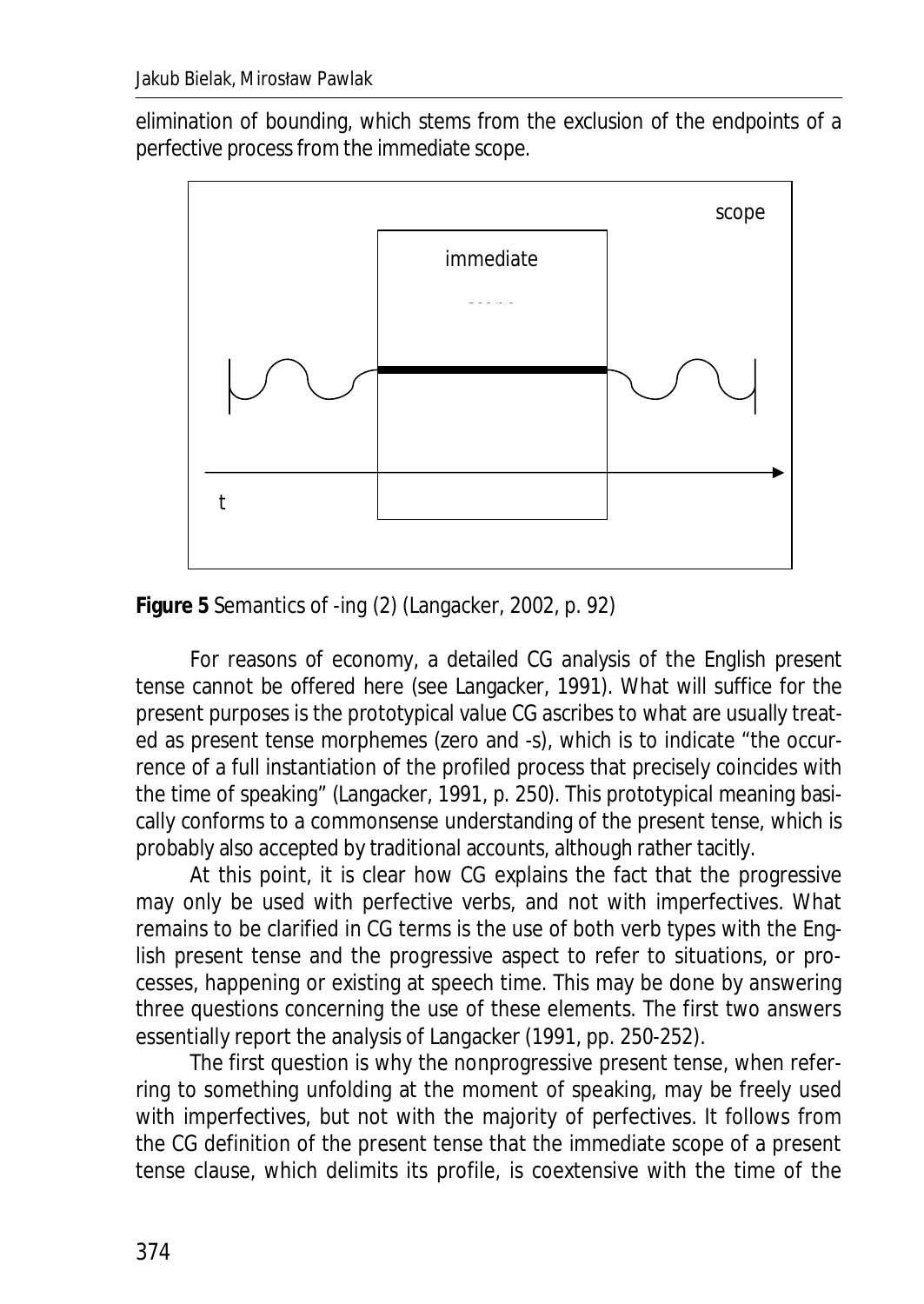speech event. This means that its duration is quite short. However, it is possible to use a present tense imperfective verb such as *know* in *He knows it* no matter how long the process is in objective reality. In CG this is seen as resulting from the inherent contractibility, brought about by the lack of bounding, and from the effective homogeneity of imperfective processes, whose component relations coincident with the (usually short) time of speaking count as a full instantiation of the process. The incompatibility of the present tense with the majority of perfectives follows from the fact that most of them profile, just as imperfectives, processes longer than speech time. Contrary to imperfectives, however, this conflict between the present tense and perfective processes cannot be resolved, because the latter do not have the features of contractibility and effective homogeneity. For this reason, the portion of the process coextensive with the speech event, which as a whole is longer than this event, does not count as a full instantiation of the process. For this to happen, the whole bounded perfective process, including its endpoints, would have to be viewed as simultaneous with the time of speaking, which is sometimes possible, as explained in the following paragraph.

The second question is why it is possible to use the English nonprogressive present tense with certain perfective verbs. According to CG, the so-called performative verbs such as *promise* and *order*, profiling the speech event itself, for example the act of promising in *I promise to be home on time*, satisfy the requirement that the designated process, including its endpoints, be simultaneous with the speech event. Clearly, the speech act of promising is exactly as long as the time required to utter it.

The third question is why exactly most perfective verbs require the progressive when used in the present tense. The answer should be quite obvious by now. It has been shown that, in contrast to perfectives, imperfectives may be freely used with the simple present. It has also been shown that the progressive imperfectivizes an otherwise perfective process. The conclusion that offers itself is that perfectives, when combined with the progressive whereby they become imperfective, are compatible with the present tense.

# **Rationale for Employing CG Descriptions in Grammar Teaching**

This section presents the reasons for which CG might be a desirable source of grammatical descriptions to be used in instruction. Table 1 features a comparison of CG and traditional descriptions, with the criteria of comparison selected so as to reveal certain potential advantages of CG over traditional accounts. The table includes pedagogically important features of CG and their exemplification as well as corresponding information on traditional practi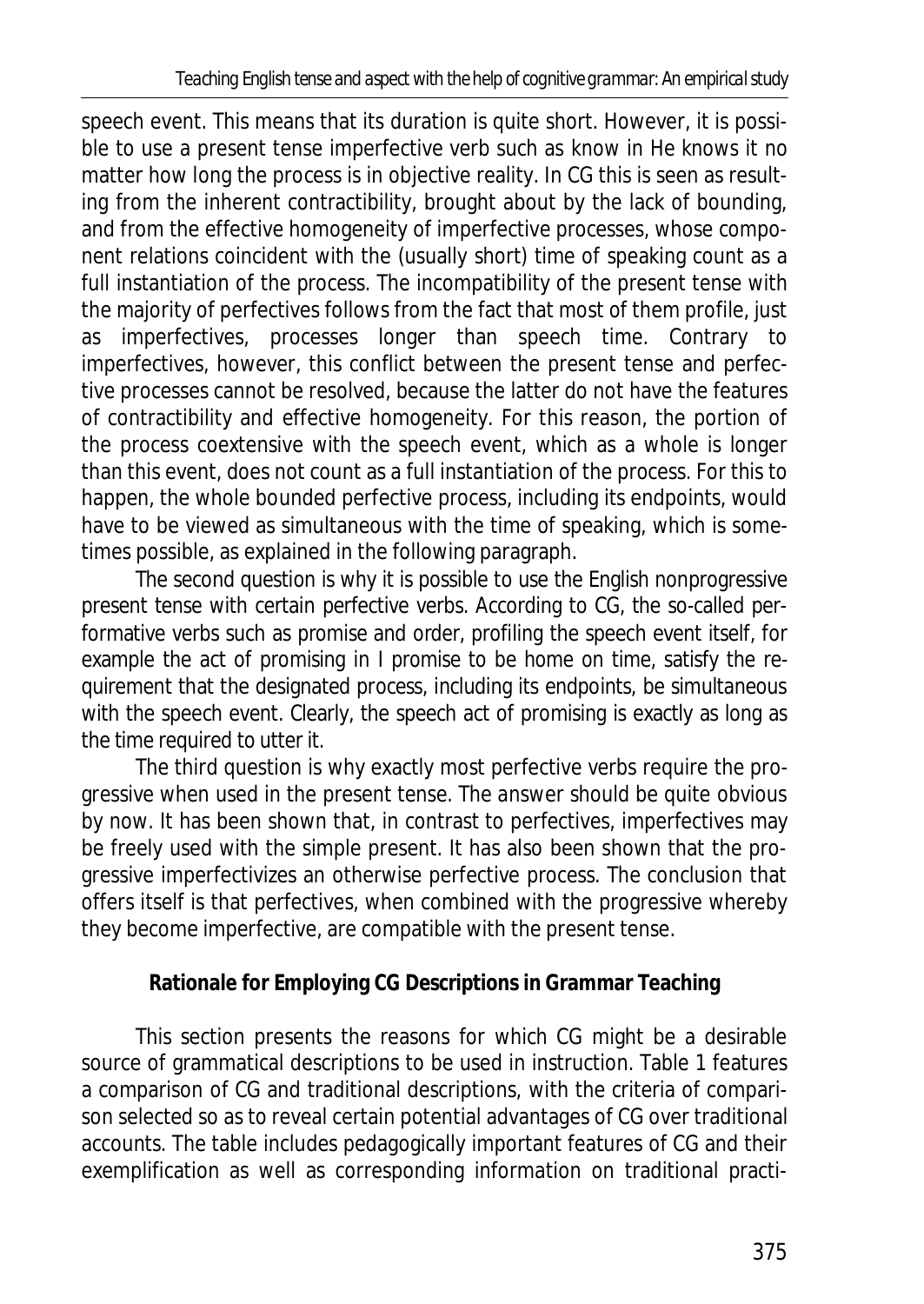cal/pedagogical grammars. Whenever possible, the exemplification is based on the descriptions offered earlier in the paper.

| CG as a basis of peda-<br>gogical rules                                                                 | CG examples                                                                                                                                                                 | Traditional pedagogical Traditional grammar<br>rules                                                              | examples                                                                                                                                                                                                                               |
|---------------------------------------------------------------------------------------------------------|-----------------------------------------------------------------------------------------------------------------------------------------------------------------------------|-------------------------------------------------------------------------------------------------------------------|----------------------------------------------------------------------------------------------------------------------------------------------------------------------------------------------------------------------------------------|
| Meaningfulness of all<br>grammatical elements<br>and highly detailed<br>analyses of their mean-<br>ings | Of is meaningful; the<br>analysis of the semantic<br>contributions of the<br>components of the Eng-<br>lish progressive: be, -ing,<br>and of the English pre-<br>sent tense | Not all grammatical<br>elements are meaning-<br>ful and analyses of<br>their meanings not as<br>detailed as in CG | No meaning ascribed to<br>of; no semantic analysis<br>of the components of<br>the English progressive<br>and no precise seman-<br>tic value of the English<br>present tense                                                            |
| Grammatical meaning is<br>conceptualization, exist-<br>ence of different<br>construals                  | Different conceptualiza-<br>tions and construals of<br>perfective and imperfec-<br>tive verbs, even in the<br>case of seemingly stative<br>verbs such as like               | No conceptual value of<br>grammatical items<br>specified                                                          | No conceptual values<br>and construals of per-<br>fective and imperfec-<br>tive verbs, no specifica-<br>tion of different<br>construals associated<br>with the stative and<br>dynamic (imperfective<br>and perfective) uses of<br>like |
| Discourse and other<br>pragmatic factors often<br>included in the meaning<br>of grammatical features    | The specification of the<br>discourse functions of<br>the -s and of possessives                                                                                             | Discourse and other<br>pragmatic factors<br>not/rarely included in<br>the meaning of gram-<br>matical features    | Discourse functions of<br>the -s and of posses-<br>sives not specified                                                                                                                                                                 |
| Grammar is motivated                                                                                    | The use of the<br>nonprogressive present<br>tense with performatives<br>clearly explained by the<br>semantics of these ele-<br>ments                                        | Grammar is often<br>arbitrary                                                                                     | The use of the<br>nonprogressive present<br>tense with performa-<br>tives not explained                                                                                                                                                |
| Little/no vagueness and<br>imprecision of descrip-<br>tion                                              |                                                                                                                                                                             | Significant vagueness<br>and imprecision of<br>description                                                        | No explanation of the<br>sense in which think<br>refers to a state in I<br>think it is all right and<br>to an action in I am<br>thinking about it                                                                                      |
| No contradictions be-<br>tween different<br>rules/subrules                                              |                                                                                                                                                                             | Contradictions be-<br>tween different<br>rules/subrules                                                           | The contradiction be-<br>tween the rule accord-<br>ing to which the<br>nonprogressive present                                                                                                                                          |

is used with such verbs

# **Table 1** Comparison of CG and traditional grammars as sources of pedagogical rules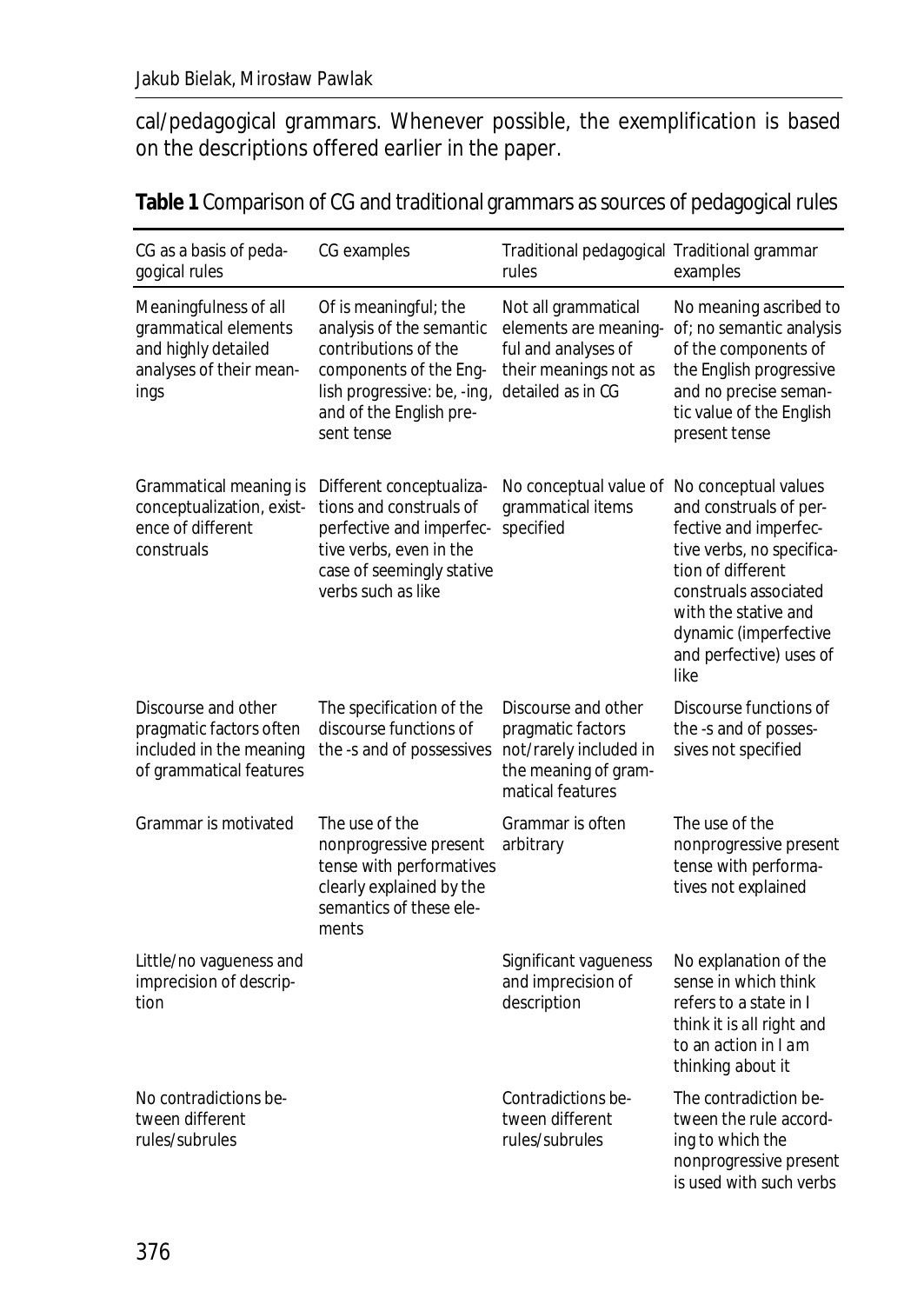| as promise and refuse, |
|------------------------|
| which denote appar-    |
| ently dynamic situa-   |
| tions, and the rule    |
| stating that the       |
| nonprogressive present |
| is used to refer to    |
| thoughts, feelings,    |
| states and permanent   |
| facts                  |

| Frequent use of pictorial Figures accompanying<br>Infrequent use of<br>illustrations of meaning the description of per-<br>pictorial illustrations of<br>fective and imperfective meaning<br>verbs and the progres-<br>sive in English |
|----------------------------------------------------------------------------------------------------------------------------------------------------------------------------------------------------------------------------------------|
|----------------------------------------------------------------------------------------------------------------------------------------------------------------------------------------------------------------------------------------|

As can be seen from the table, the first difference between the traditional and CG approaches to grammatical description is the insistence of the latter on the meaningfulness of grammar and its provision of detailed analyses of grammatical meanings, neither of which is shared by the former. One example is the elucidation by CG of the meaning of the English preposition *of*, which is considered as semantically empty in traditional accounts (for details see Bielak, 2007). Another example is the meticulous breakdown of the meaning of the English progressive (see above), which is traditionally analyzed in much cruder semantic grain. Conceptualization and pragmatic factors, which are discussed next, are two special facets of the meaningfulness of grammar.

Another difference between the two modes of description is that traditional treatments do not elucidate the conceptual import of grammatical phenomena, while it is the essence of CG descriptions that they do. The consequence of the absence from traditional accounts of the focus on conceptualization is their employment of often lengthy lists of 'functions,' 'meanings' or 'uses' of grammatical features, which are in turn characterized by a high degree of arbitrariness, an issue to be presently discussed. An example of such a list is the one already presented, which includes the 'exceptional' use of verbs such as *like* when combined with the progressive to refer to a situation of short duration. In CG, however, where the description of the conceptual content of grammatical items including the way it is construed is the norm, such lists of unrelated meanings or uses are not encountered. To explain the behavior of verbs such as *like*, CG simply evokes two ways of construing the same conceptual content, which are the construals associated with imperfective and perfective verbs.

The next difference between traditional and CG accounts of grammatical meanings is that the former are generally devoid of references to discourse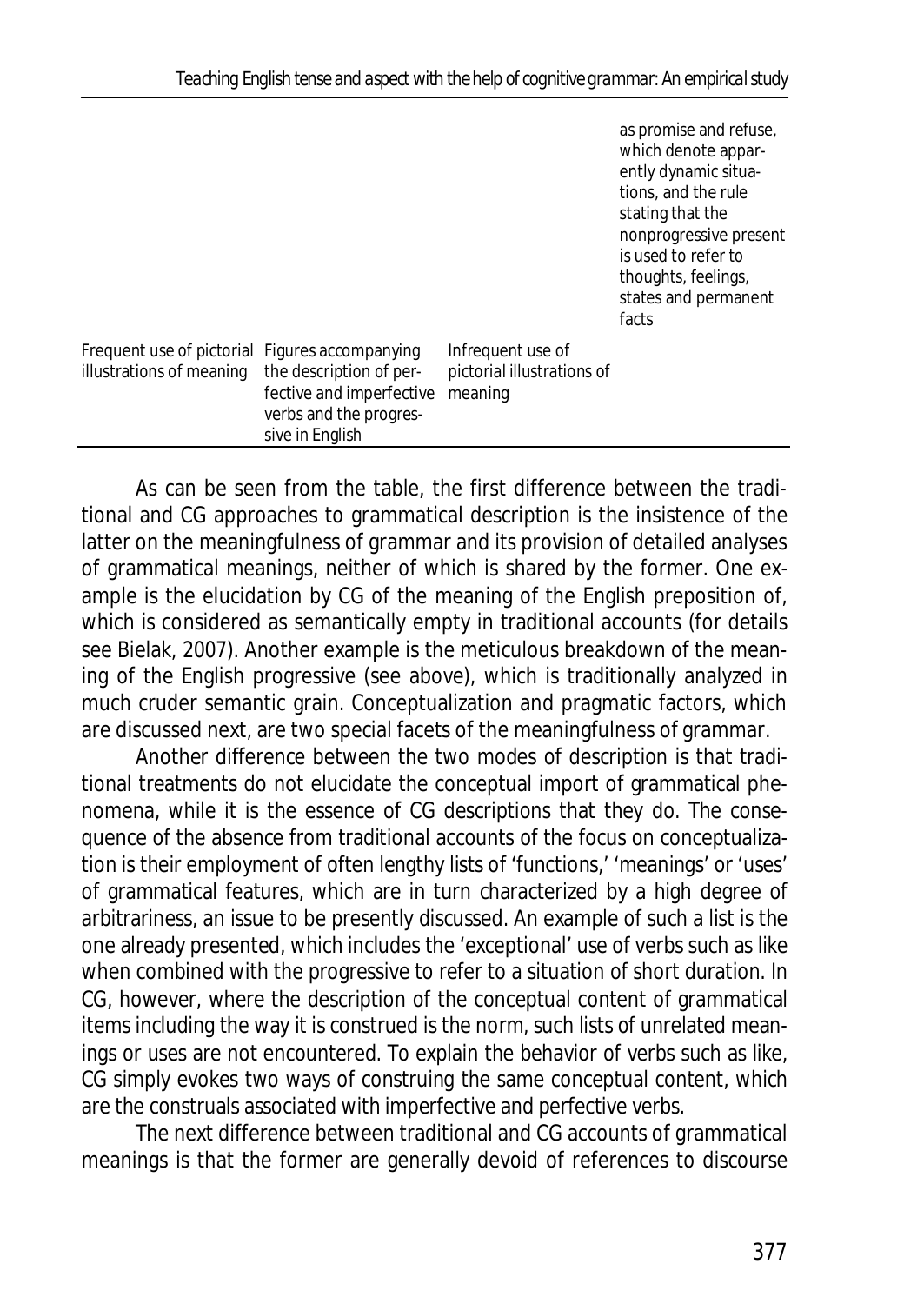functions, while the latter often include such references. As this difference cannot be demonstrated in relation to the descriptions offered earlier in the paper and it is not relevant to the pedagogic interventions used in the present study, it will not be further discussed.<sup>7</sup>

Yet another difference is that traditional rules seem to be arbitrary (cf. Chalker, 1994, p. 31) in the sense that no general principles uniting the apparently unrelated rules or uses concerning a grammatical item are given (cf. e.g., Littlemore, 2009, p. 61; Tyler & Evans, 2004, p. 257), while CG analyses offer such overarching principles (cf. e.g., Tyler and Evans 2004, p. 258). For example, the traditional rule that the nonprogressive present is used with verbs such as *promise* and *refuse* seems to be arbitrary as there is nothing in the traditional account that relates it to the overall rule that this tense/aspect pairing is used with stative verbs. By contrast, the CG description of the same language facts follows clearly from the CG definition of the (nonprogressive) present tense, which admits both imperfectives (stative verbs) as well as these perfectives which profile actions coextensive with the time of speaking.

A further difference is that traditional descriptions are often highly vague and imprecise, while CG ones are not (cf. Turewicz, 2000, pp. 27-32). An example of vagueness is found in the set of traditional rules included above, where in Rule 3a. no explanation is offered as to why the example verb *think* refers to an action in one sentence and to a state in another. In contrast to traditional accounts, among the CG descriptions offered above no such descriptive vagueness nor imprecision is to be found.

The next difference can also be stated in terms of a feature characterizing traditional descriptions, but not CG ones. This is the fact that when the rules concerning a particular grammatical area are considered in total, some contradictions among them become apparent. For instance, according to Rule 4, the nonprogressive present is used with such verbs as *promise* and *refuse*, and, given the fact that the actions they denote may be considered dynamic, it contradicts Rule 3, which states that the nonprogressive present tense refers to states. The CG description of the same grammatical area is devoid of such contradictions.

The last difference is the fact that CG makes extensive use of pictorial and diagrammatic representations of the semantics of grammatical features, while traditional accounts do not. This is demonstrated by the preceding section, where the subsection with CG descriptions abounds in figures illustrating grammatical meanings, while the traditional description section does not contain any such illustrations.

**.** 

 $^7$  For details of the examples cited in this part of Table 1 see Bielak (2007).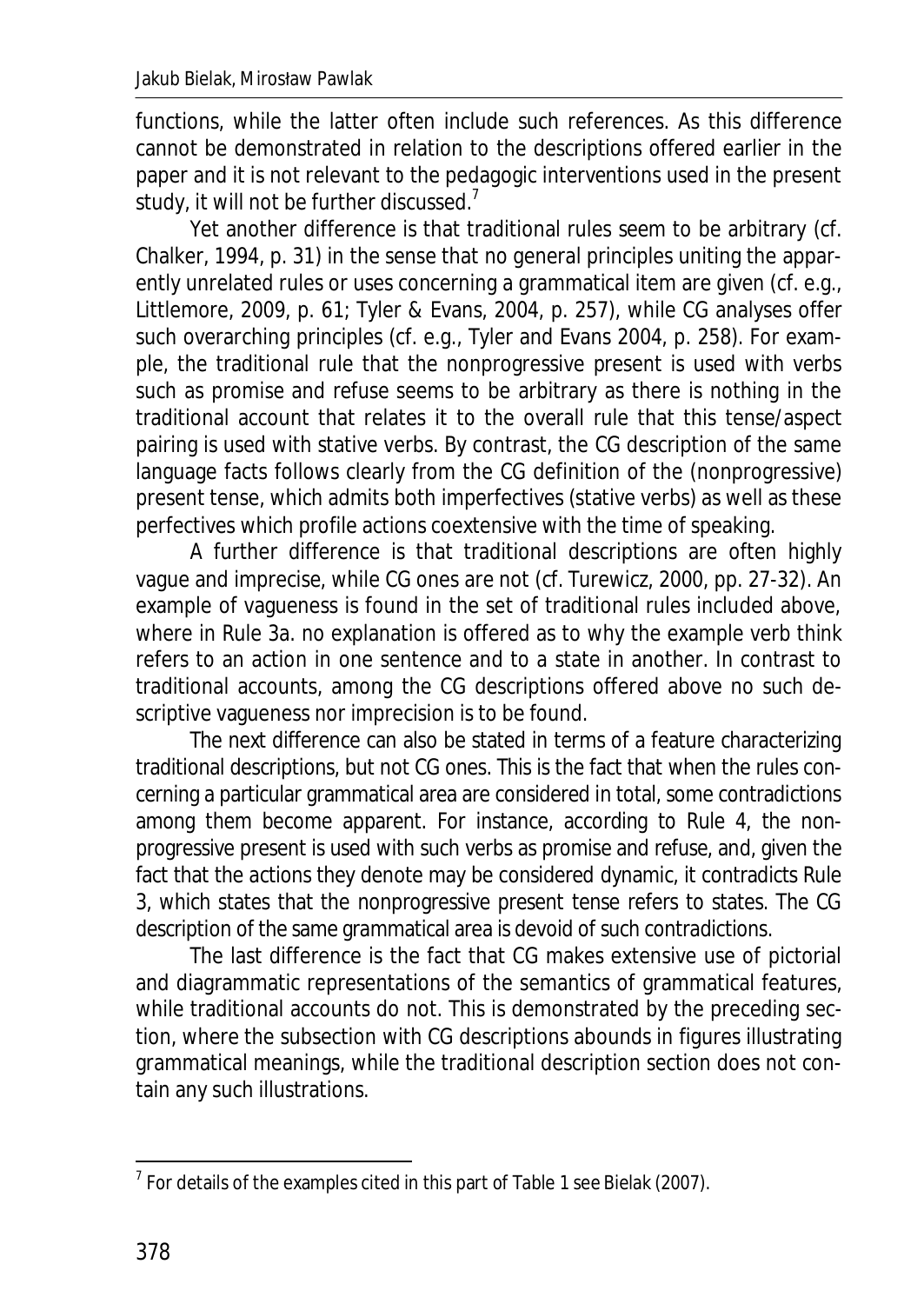At this point, let us enumerate the possible learner benefits that the above features of CG descriptions may bring about, in contrast to, or to an extent greater than, traditional ones. All of these benefits but the first one are suggested by Boers and Lindstromberg (2006). First, the lack of arbitrariness and the lower number of rules to be assimilated it entails may result in the rules constituting a lesser burden on learners' memory. Second, the detailed analyses of grammatical meaning are supposed to result in deep processing and understanding of grammar and heightened language awareness. Third, the meaningfulness of grammar and the use of pictorial representations may boost retention. Finally, the lack or low degree of arbitrariness, vagueness and contradictoriness are expected to result in positive affect. It should be remembered that it is also possible to list some features of CG descriptions which may be potential drawbacks when CG is applied in pedagogy. Among them is the weak motivation behind certain meanings/uses (Boers & Lindstromberg, 2006, pp. 320-321), the novel terminology of the theory and the high degree of abstractness of some of its concepts.

# **The Study**

As already mentioned, the study set out to explore the effectiveness of form-focused instruction based on CG and compare its effects with those of teaching based on traditional pedagogical descriptions. Specifically, it sought to address the following research questions:

- Is grammar teaching based on CG descriptions of grammatical elements effective?
- Is there a difference between the effects of CG-inspired form-focused instruction and the same kind of instruction based on traditional pedagogical descriptions in both the short and the long run?

The study reported here took the form of a quasi-experiment with a pretest-posttest design. The assessment procedure consisted of a pretest, given one week prior to the treatment, an immediate posttest (Posttest 1), given one week after the treatment, and a delayed posttest (Posttest 2), administered three weeks after the treatment, as specified in Table 2. The data collected were subjected to quantitative analysis. It should also be mentioned that the study had been piloted, including its tests and instructional treatments.

The study involved exposing two experimental groups to two different instructional treatments aimed at improving their control and use of the target forms. The treatment, which employed instructional materials devised by the present authors and lasted approximately 80 min, was based on traditional pedagogical grammars in one experimental group, and on CG descriptions in the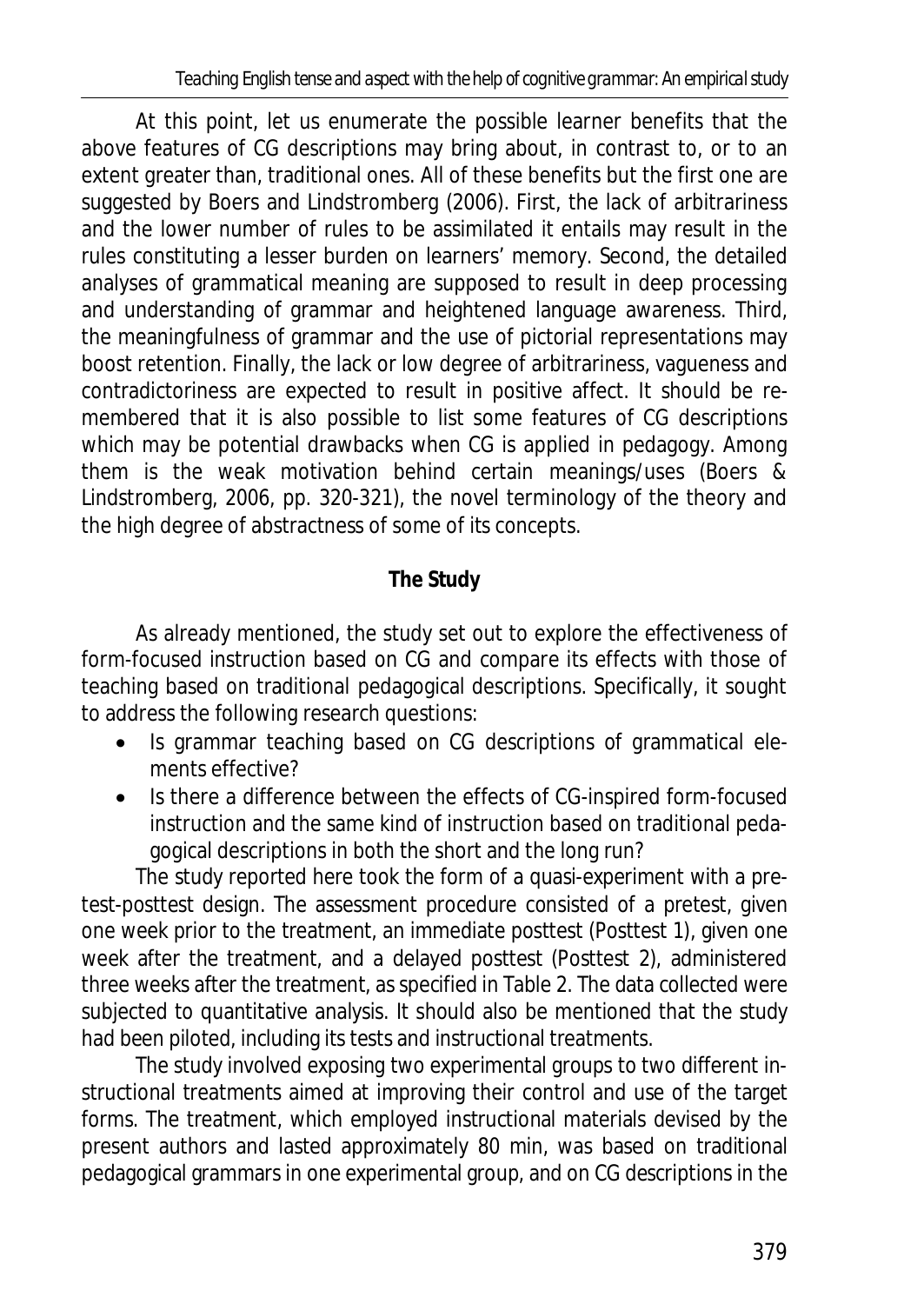other. Hence, the two kinds of treatment were called *traditional* and *cognitive*, respectively. Besides, a control group was included in the design of the study.

#### **Table 2** Research schedule

| Week | Procedure             |
|------|-----------------------|
|      | Pretest               |
|      | Treatment (70-85 min) |
| ર    | Posttest 1            |
|      | Posttest 2            |

## **Participants**

The participants of the study were 50 Polish grade one and two senior high school students, including 15 males and 35 females. On average, they had had 5.18 years of instruction in English, with considerable intra-group variation in this respect, and also with respect to the number of hours of instruction they had received, which makes the participants a typical mixed-level group. The participants were much more uniform when it comes to such factors as extracurricular instruction and out-of-school exposure, which were generally insignificant, and also as far as their motivation is concerned, which was instrumental in an overwhelming number of cases. The participants belonged to four intact classes, which constituted three groups for the purposes of the study. The first was labeled the Traditional Group (TRAD, *n* = 15), as it later received the traditional treatment; the second one was dubbed the Cognitive Group (COG, *n* = 21), as its treatment was cognitive; and the third one was designated as the Control Group (CTRL, *n* = 14).

### **Target Forms**

The decision to focus on the meanings and use of the English present tense and progressive aspect, as well as stative (imperfective) and dynamic (perfective) verbs, was motivated by a host of practical, pedagogic and theoretical factors. First, for reasons of practical nature related to the institutional setting of the quasi-experiment, the target forms had to be relatively simple and amenable to instruction in one and a half hours. Therefore, the decision to teach the progressive and nonprogressive present tense was made, as these grammatical elements are relatively simple, at least when compared with other elements of the English tense/aspect system. The choice of the target features was further restricted by focusing on the present tense with or without the progressive to refer to situations existing or happening at speech time.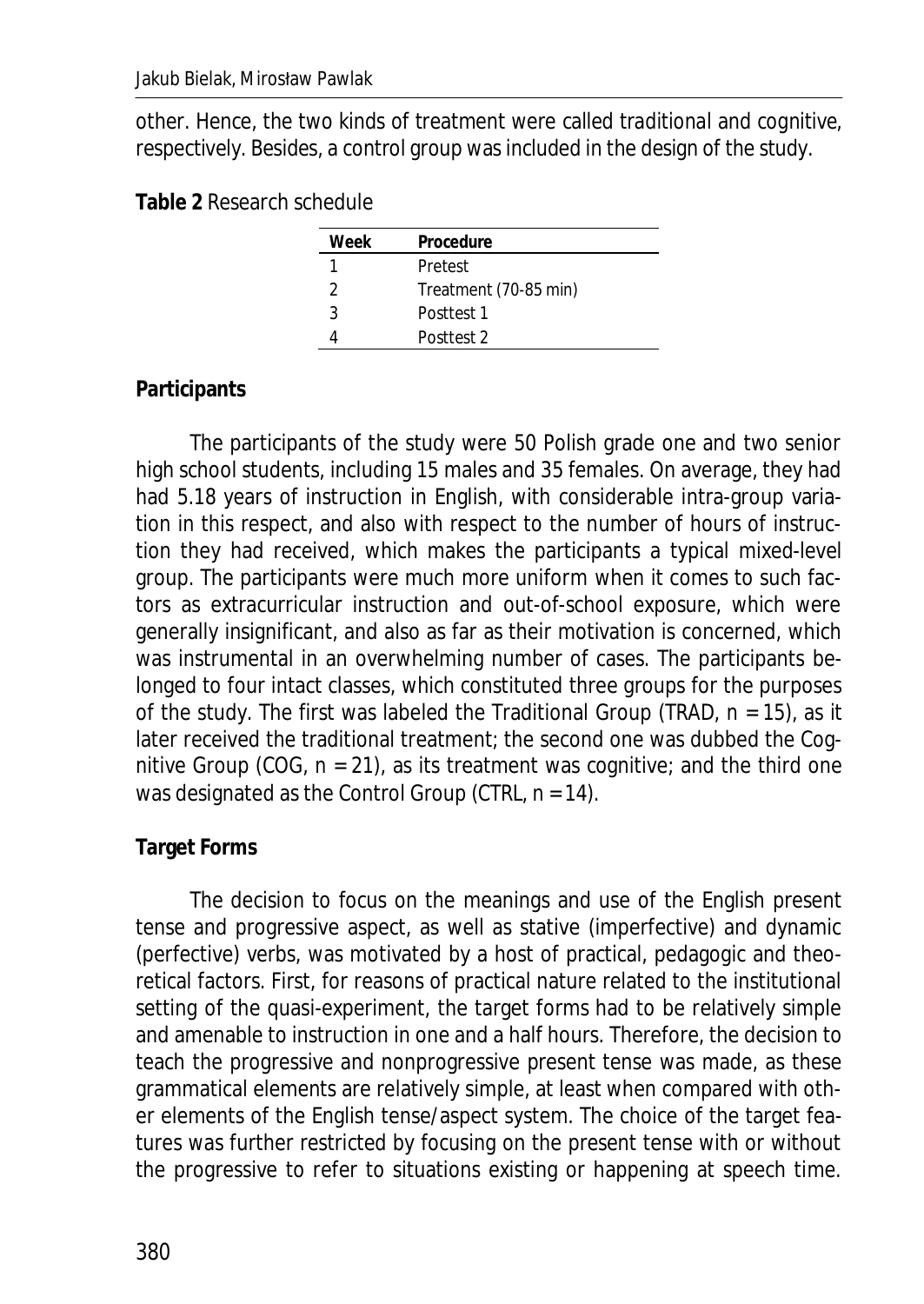Additionally, certain verb types had to be ignored as well.<sup>8</sup> Although such decisions prevented the presentation of the grammatical material in greater complexity, they enabled the design of time-compact instructional treatments.

In addition, pedagogical and theoretical considerations also influenced the choice of the target forms, which were supposed to constitute a challenge to the participants in terms of both explicit and implicit knowledge. They are too numerous to be discussed here in detail (for a more extensive discussion see Bielak & Pawlak, in press); it will suffice to say that they are related to such issues as the Polish and English contrastive analysis, developmental sequences, the lack of transparent form-meaning-function relationships in some of the target features, their low salience in perception, and their semantic redundancy. It should be added that the semantic aspects of the target structures were at the centre of attention in the study, with form focused upon only incidentally in the feedback provided.

## **Instructional Treatment**

The two experimental groups received their treatment during regularly scheduled school classes. The instructor delivering the treatment was one of the present authors. Although the two kinds of treatment were different in essence, they employed exactly the same language data and were otherwise as similar as possible. All the metalinguistic comments and other instructions were in Polish, which was necessitated by the low level of advancement of numerous participants. The duration of the treatment was originally intended to be the same in TRAD and COG. However, the pilot study revealed that the cognitive treatment, which required a more detailed discussion of the semantics of the target forms, had to be approximately 15 min longer than the 70-

<sup>8&</sup>lt;br>8 For instance, verbs which are best categorized as intermediate between stative and dynamic, such as the so-called *stance verbs* (e.g., *sit*, *live*) (cf. Quirk et al. 1985, pp. 205ff), verbs of bodily sensation (e.g., *hurt*, *tickle*) (cf. Quirk et al. 1985, p. 203) and the verb *look* were not covered by the instructional treatment as the exposition of some of their idiosyncratic features would have unduly stretched the treatment. In addition, even the kinds of dynamic verbs focused on were restricted in certain ways. For an influential taxonomy of dynamic verbs (and of lexical aspect) used in this footnote see Vendler (1957). The treatment and tests excluded *activities* (*atelic* verbs), and they only included *achievements* and *accomplishments* (*telic* verbs), both of which have a more clearly defined beginning and end in comparison with *activities*. This was done because achievements and accomplishments are easier to account for with the use of the boundedness/unboundedness distinction used in the cognitive treatment. Had the instruction and the tests also included activities, the treatment, and especially its cognitive version, would have had to be extended to accommodate these less prototypical dynamic/perfective verbs.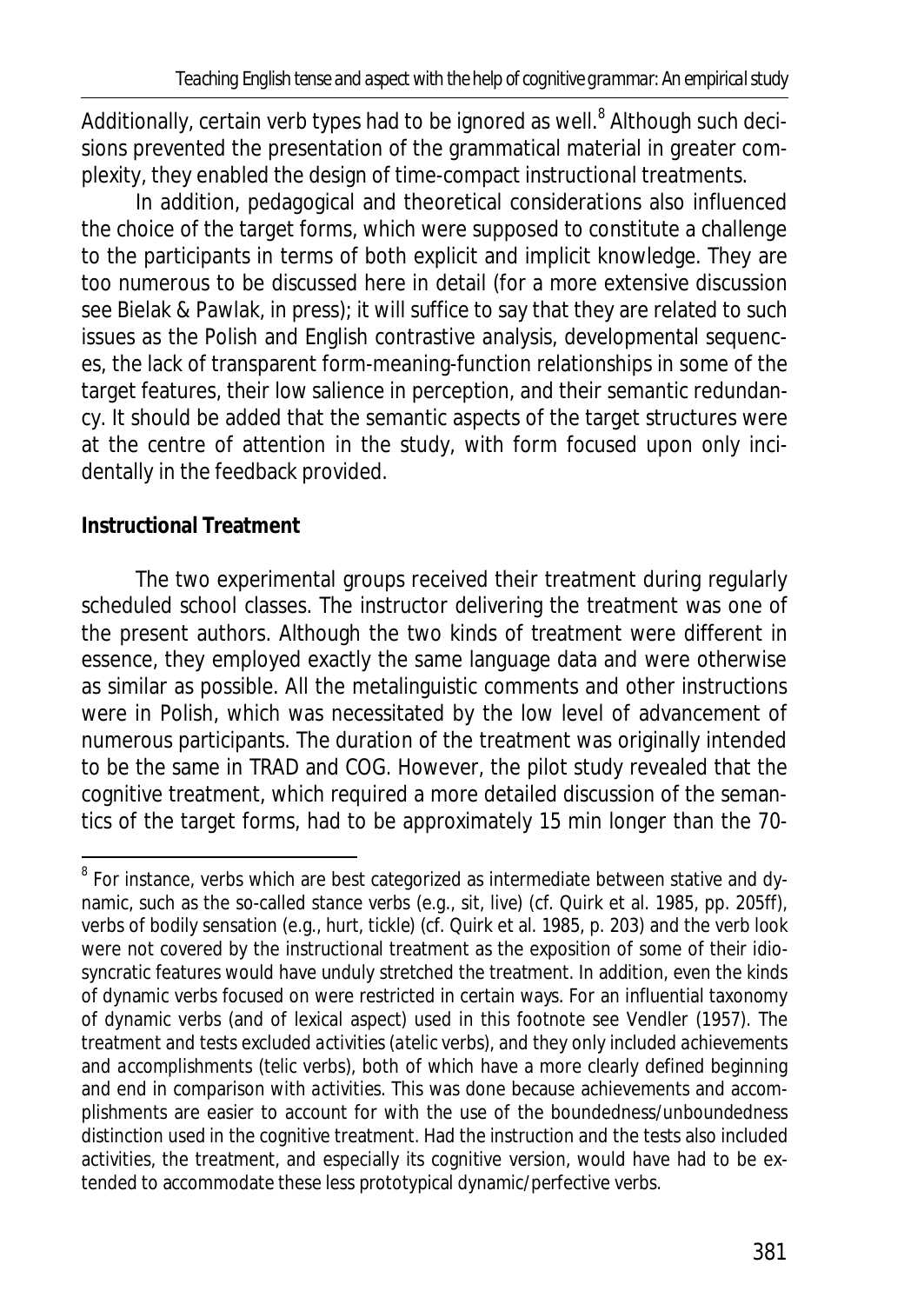min traditional treatment. Instruction in both groups was aided by the use of two different handouts and Power Point presentations. Because of its novelty, the following presentation of the cognitive treatment is much more detailed than that of the traditional treatment.

A combination of *learner performance* and *feedback* instructional options (cf. Ellis, 1997) was used in the two versions of the treatment. First, *feature-focused*, mostly *inductive* techniques were employed whose primary target was the participants' *explicit knowledge*. In the case of TRAD, its purpose was teaching the participants certain of the traditional rules presented above. They may be summarized as follows:

- When we talk about a situation happening or existing at the time of speaking, we use the present simple with stative verbs, which refer to states (e.g., thoughts and feelings, nothing is changing in a state); and we use the present continuous with dynamic verbs, which refer to actions (something is happening, something is changing in actions) (see Rules 1, 2 and 3 above).
- Some verbs have different meanings in the sense that a given verb form sometimes refers to a state, and sometimes to an action. Such verbs may be called stative-dynamic verbs. When they refer to a state, the present simple is used when we talk about a situation existing at speech time, and if they refer to an action, the present continuous is used (see Rule 5).
- When we talk about a situation taking place at speech time and we use a verb referring to an action consisting in speaking, the present simple is used (see Rule 4).

The first part of the treatment offered to COG intended to teach the participants the major CG principles concerning the target features. What is offered here is a concise summary of this treatment (for a full account see Bielak & Pawlak, in press). The representations in Figures 7 and 8 were used to teach the participants the CG view of the present tense, according to which it is used to mark a given situation as coextensive with the time of speaking. In the figures, the short time it takes to utter the Polish example sentence (Pol. *zdanie*) *Siedze na krześle* 'I am sitting on a chair,' approximately 1-2 s, exemplifies the time reference of the present tense. Figure 8 demonstrates that this time is so short that it may be likened to a keyhole. $9$ 

**.** 

 $^9$  The keyhole idea was inspired by a technique proposed by Niemeier (2005).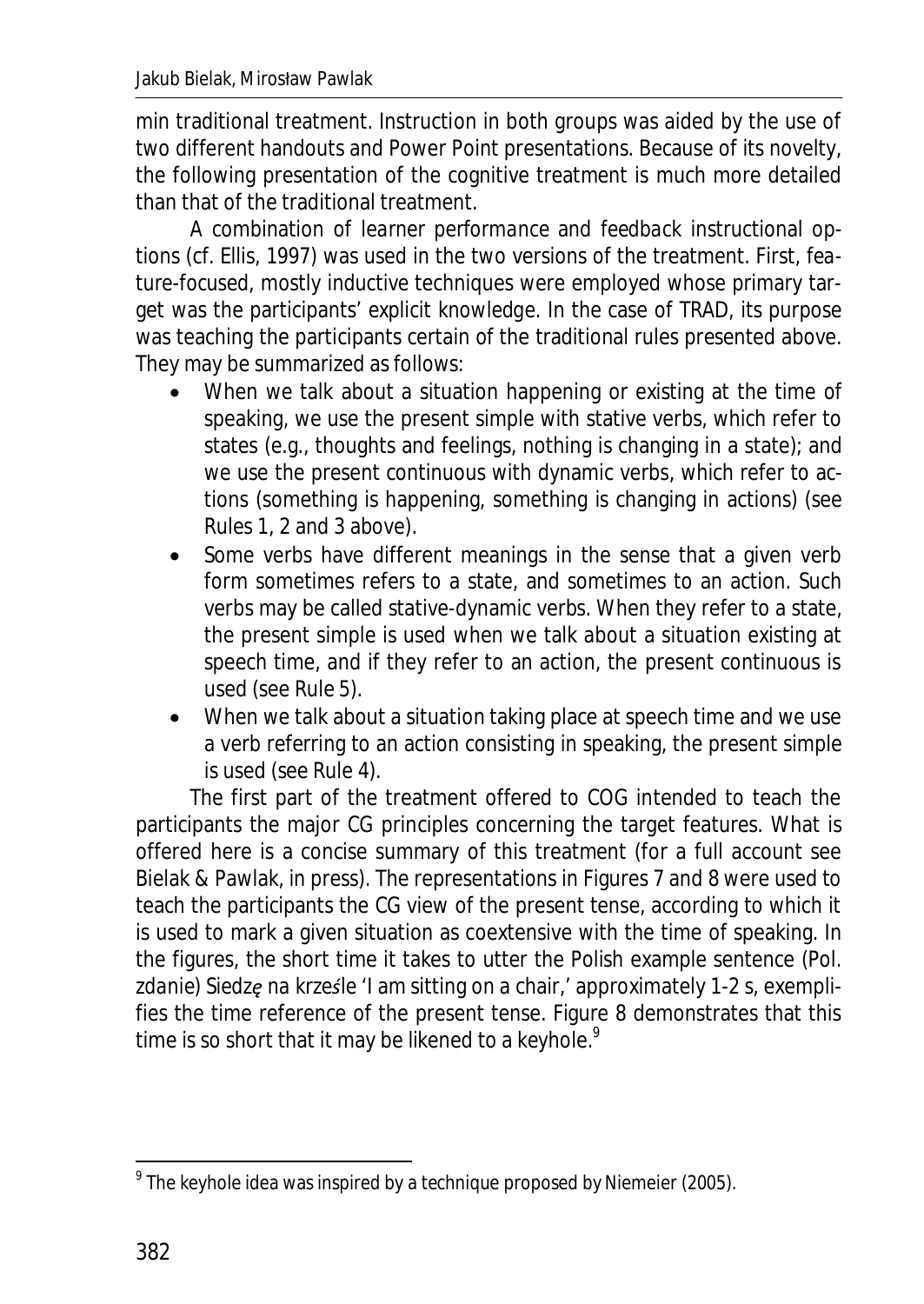

**Figure 8** Cognitive treatment: the present tense as a keyhole

The next part of the treatment intended to confer to the participants, in a pedagogy-friendly manner, the CG view of imperfective processes as homogeneous and inherently contractible/expansible. Towards this aim, a series of pictures similar to and including the ones in Figures 9, 10 and 11 were used, in which the meaning of the verb *trust* in the sentence *Jerry trusted his girlfriend* is portrayed. Figure 9 shows that, if it is assumed that the trusting started on 1 January and terminated on 31 December, the sentence may be used to refer to a series of relations between these points in time consisting in Jerry holding certain favorable beliefs about his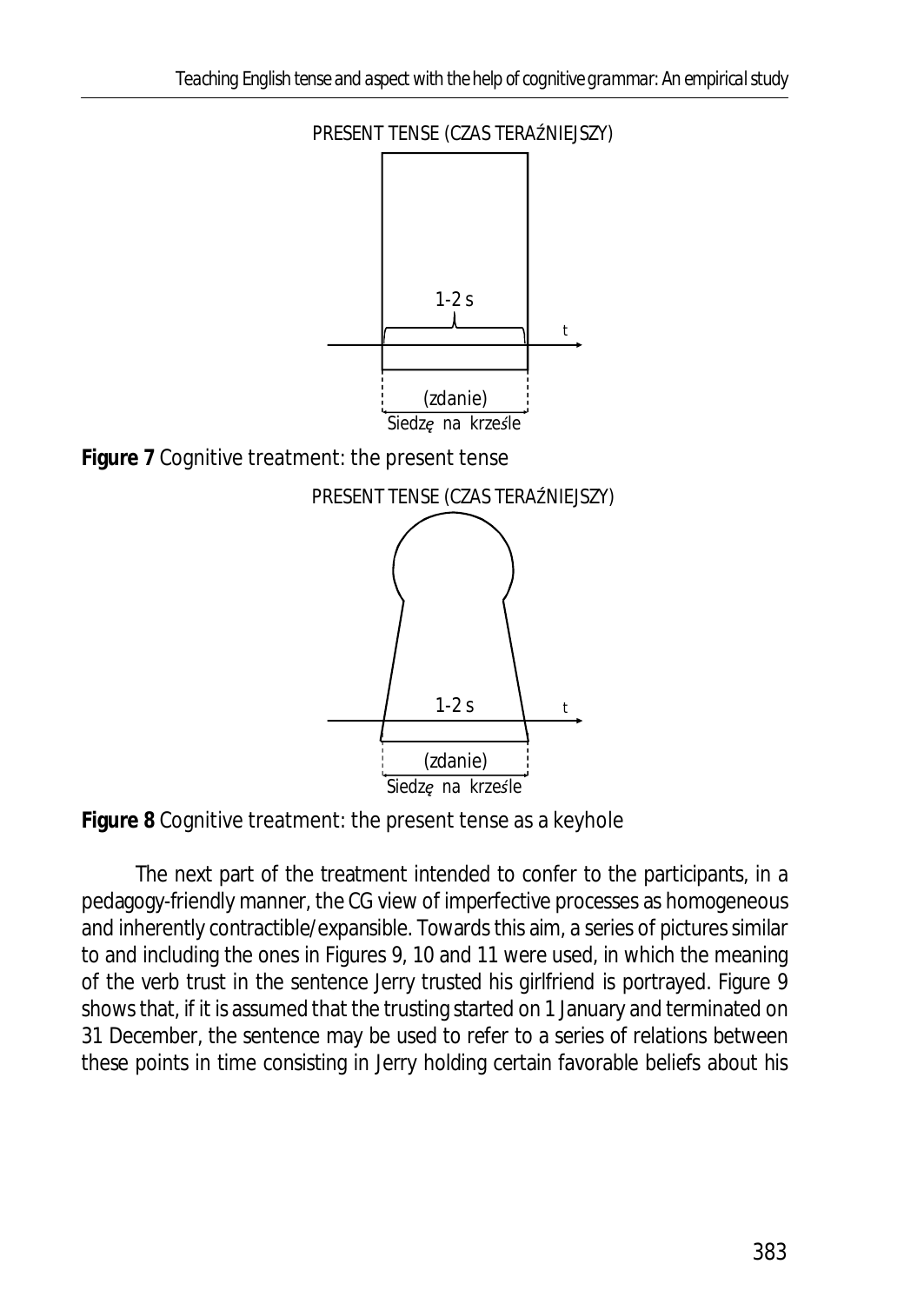girlfriend's worth, goodness or reliability.<sup>10</sup> However, the other two figures show that the same sentence, and generally verbs such as *trust,* may be used to refer not only to the whole length of the situation, but also to any subpart, which, due to its restricted extension, may be likened to what may be perceived through a keyhole.



**Figure 9** Cognitive treatment: the verb *trust* (1)



**Figure 10** Cognitive treatment: the verb *trust* (2)

 $\overline{a}$ 

 $10$  In the figure, this general belief in the girlfriend's overall integrity is pictorially represented as a belief in her piousness, which is just an example which might be easily replaced with many others, but was selected since it was quite easy to represent in pictorial form.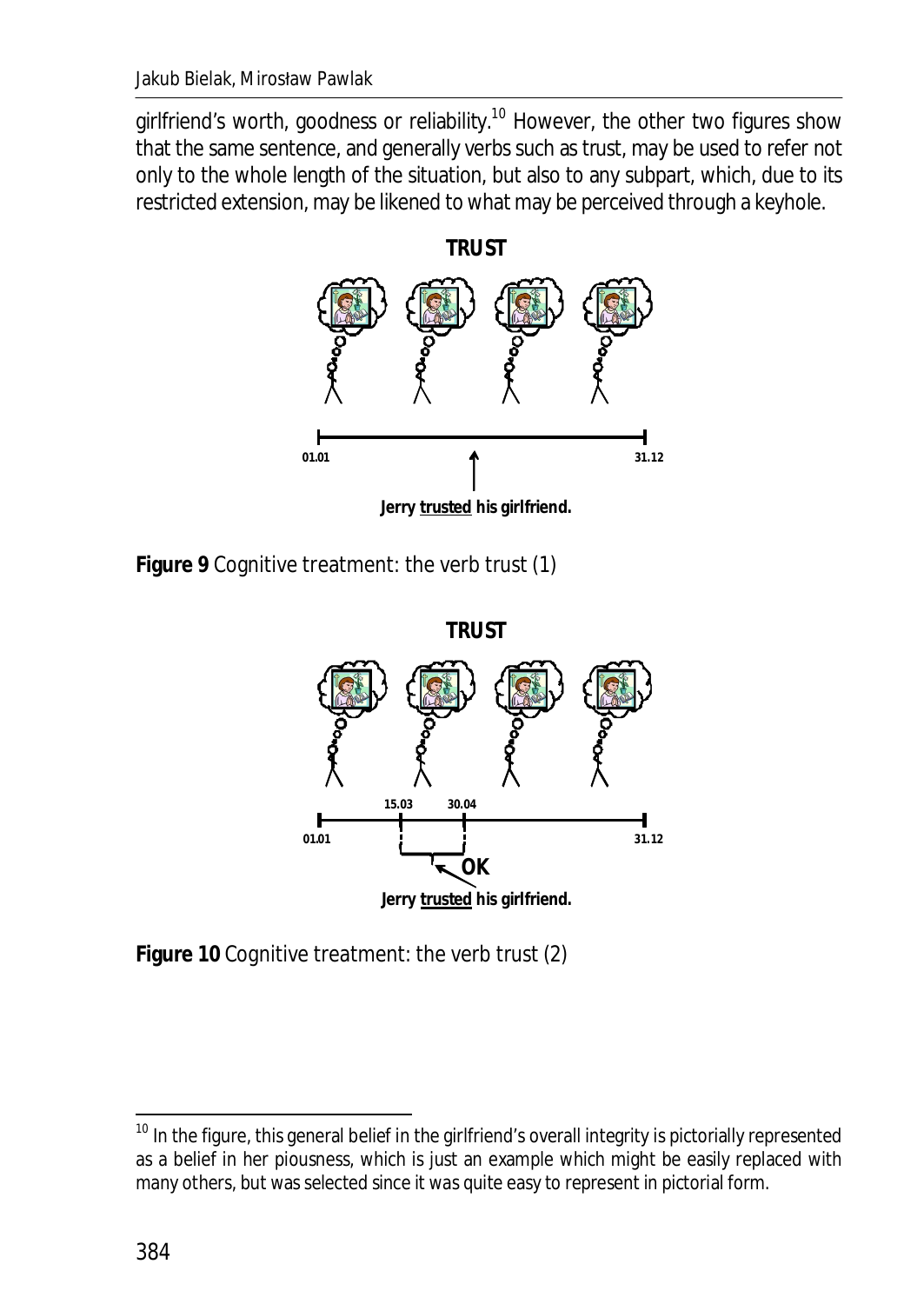

**Figure 11** Cognitive treatment: the verb *trust* and the keyhole

Next, the participants were made aware of the view that imperfective (stative) processes are inherently unbounded in their temporal scope, which makes them compatible with the nonprogressive present tense. The representation in Figure 12 was used to highlight the fact that the endpoints of the process designated by *trust* are not important in the sense that there is no major change between the beginning of the situation and its end. This explains why dotting, rather than vertical lines, marks the endpoints of the timeline representing the process. At this point the participants were offered the following pedagogical rule:

Stative verbs may be used in the simple present because their endpoints are not important/relevant (the verbs do not describe change), so we can view their situations through the (small/short) keyhole of the present tense.



**Figure 12** Cognitive treatment: the verb *trust* in the present simple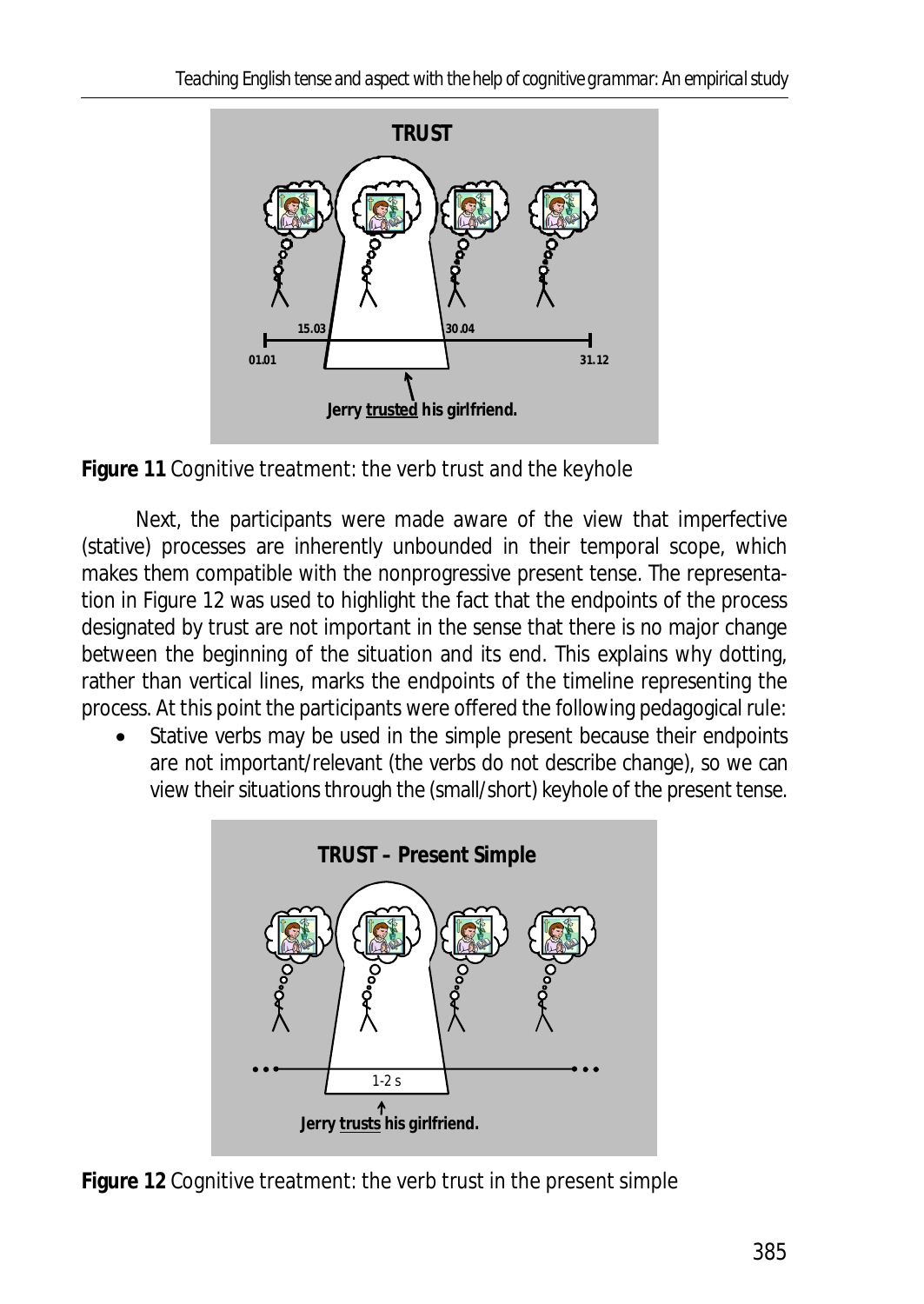Jakub Bielak, Mirosław Pawlak

Subsequently, the participants focused on the CG view of perfective processes as heterogeneous and not inherently contractible/expansible. To achieve this, a series of pictures was used, including the ones in Figures 13, 14 and 15, which render the meaning of the verb *build* in the sentence *Jerry built a castle*, with the assumption that the action took place between 8:00 and 12:00. Figures 14 and 15 demonstrate that it is not possible to refer to any subpart of the whole process of building the castle expressed by this sentence by using the sentence itself. Figure 15 conveys this conclusion with the additional conceptualization of the shorter time span as a keyhole.





**Figure 13** Cognitive treatment: the verb *build* (1)

**BUILD**



**Figure 14** Cognitive treatment: the verb *build* (2)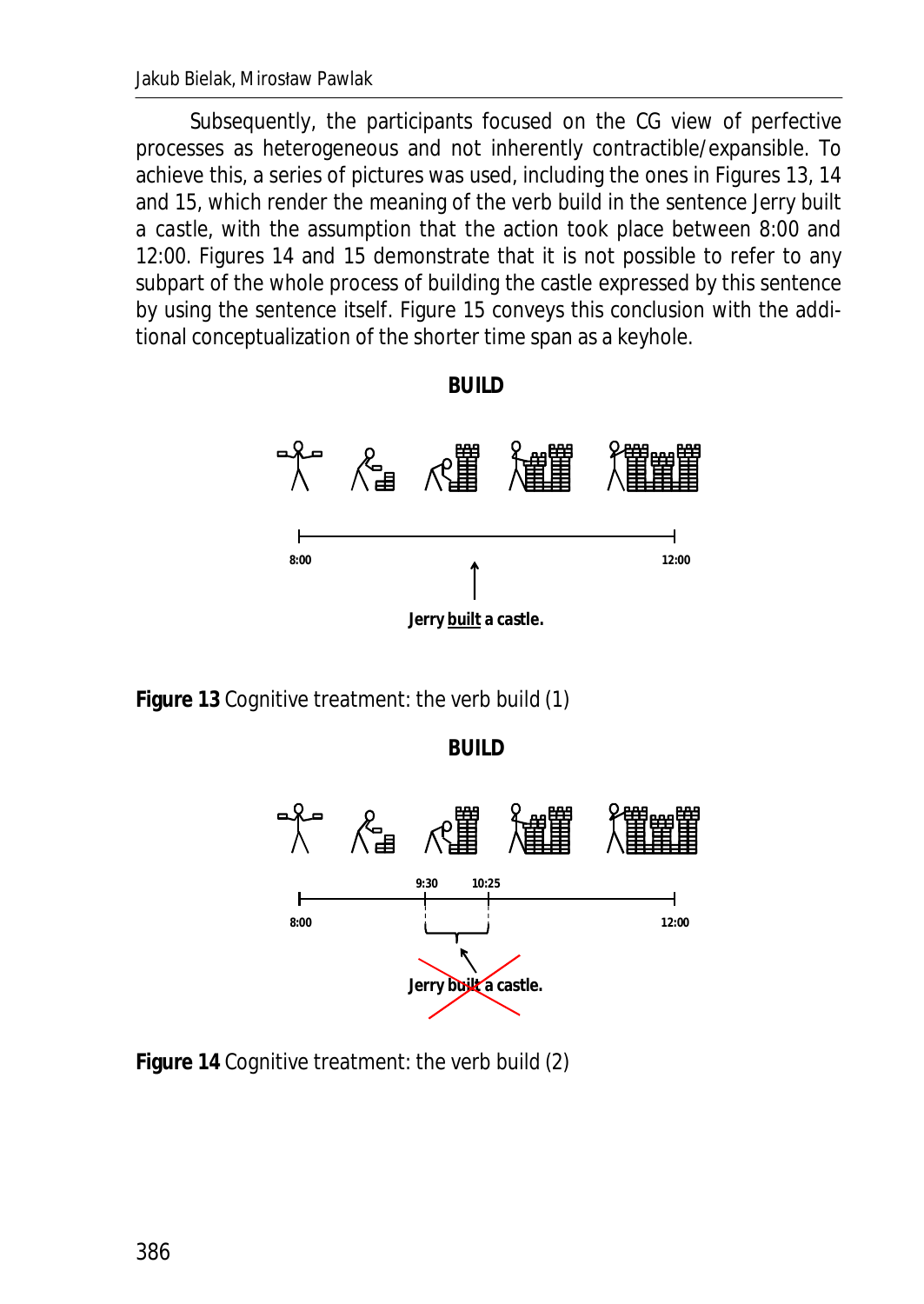

**Figure 15** Cognitive treatment: the verb *build* and the keyhole

Next, the treatment focused on the fact that perfective (dynamic) processes are inherently bounded in their temporal scopes, which makes them incompatible with the nonprogressive present. The representation in Figure 16 underlined the CG assumption that the endpoints of the process symbolized by *build* and by other perfectives are important in the sense that there is some significant change between the beginning and the end of the situation; at the beginning the castle did not exist, and at the end of the process a complete castle was in existence. This is why the timeline for this verb in Figure 16 begins and ends with vertical lines highlighting the importance of the endpoints between which there is a qualitative difference. At this point the participants were offered the following rule:

Dynamic verbs cannot be used in the simple present, because their endpoints are important/relevant (these verbs describe a change between these endpoints), so we cannot view their situations through the keyhole of the present tense since the endpoints are outside of it.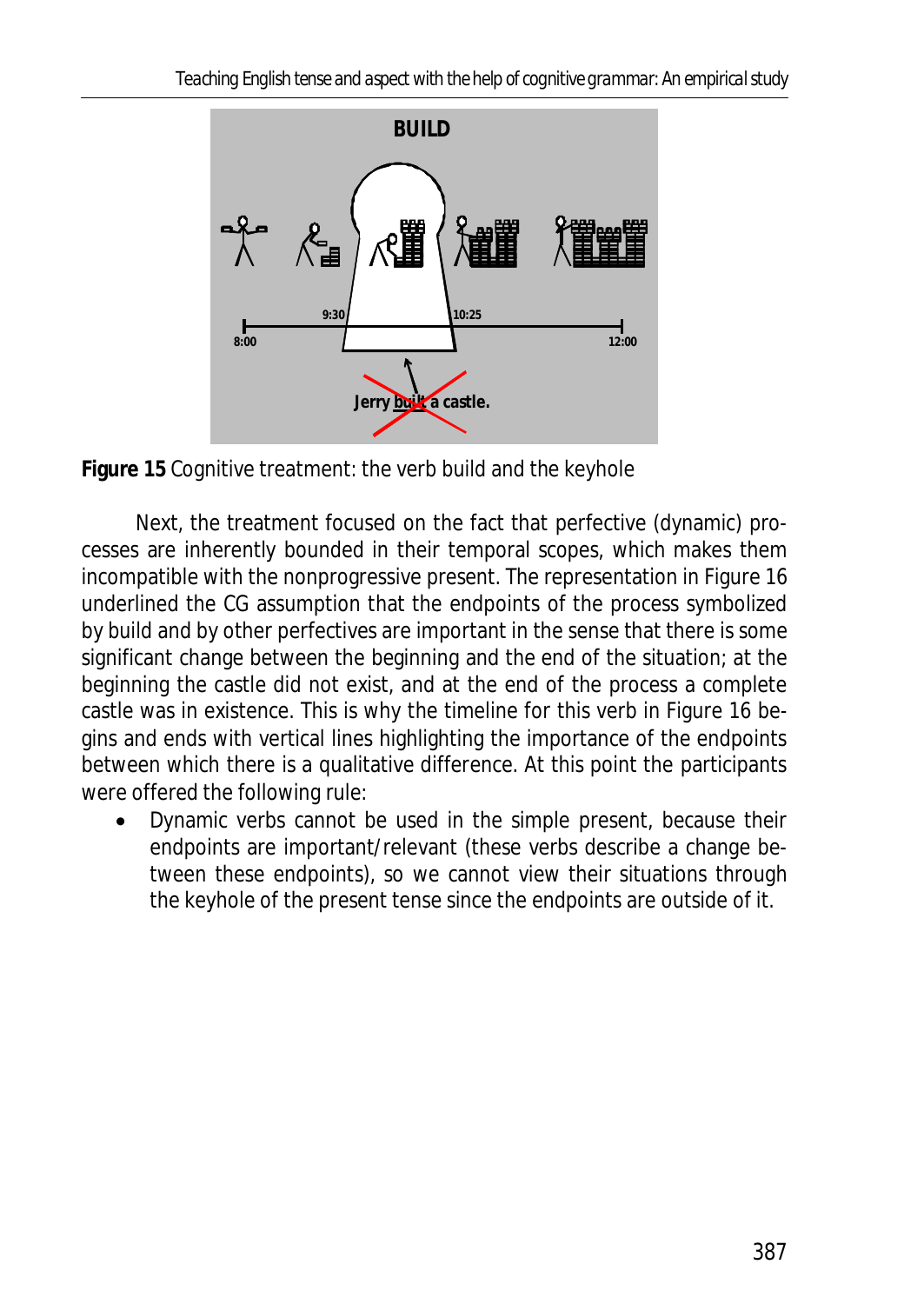

**Figure 16** Cognitive treatment: the incompatibility of the verb *build* with the present simple

Next, the imperfectivizing function of the progressive aspect and its interaction with the present tense and lexical aspect were focused on. This was done with the help of the representations in Figures 17 and 18, which show that when the present progressive is used rather than the present simple with verbs such as *build*, the endpoints of the process cease to be important, and we are not interested in the change that occurs between them. At this point the participants were offered the following pedagogic formulation:

Dynamic verbs may be used in the present continuous, because in this tense their endpoints are not important/relevant, so we may view their situations through the keyhole (of the present tense).



**Figure 17** Cognitive treatment: the verb *build* with the nonprogressive and progressive aspect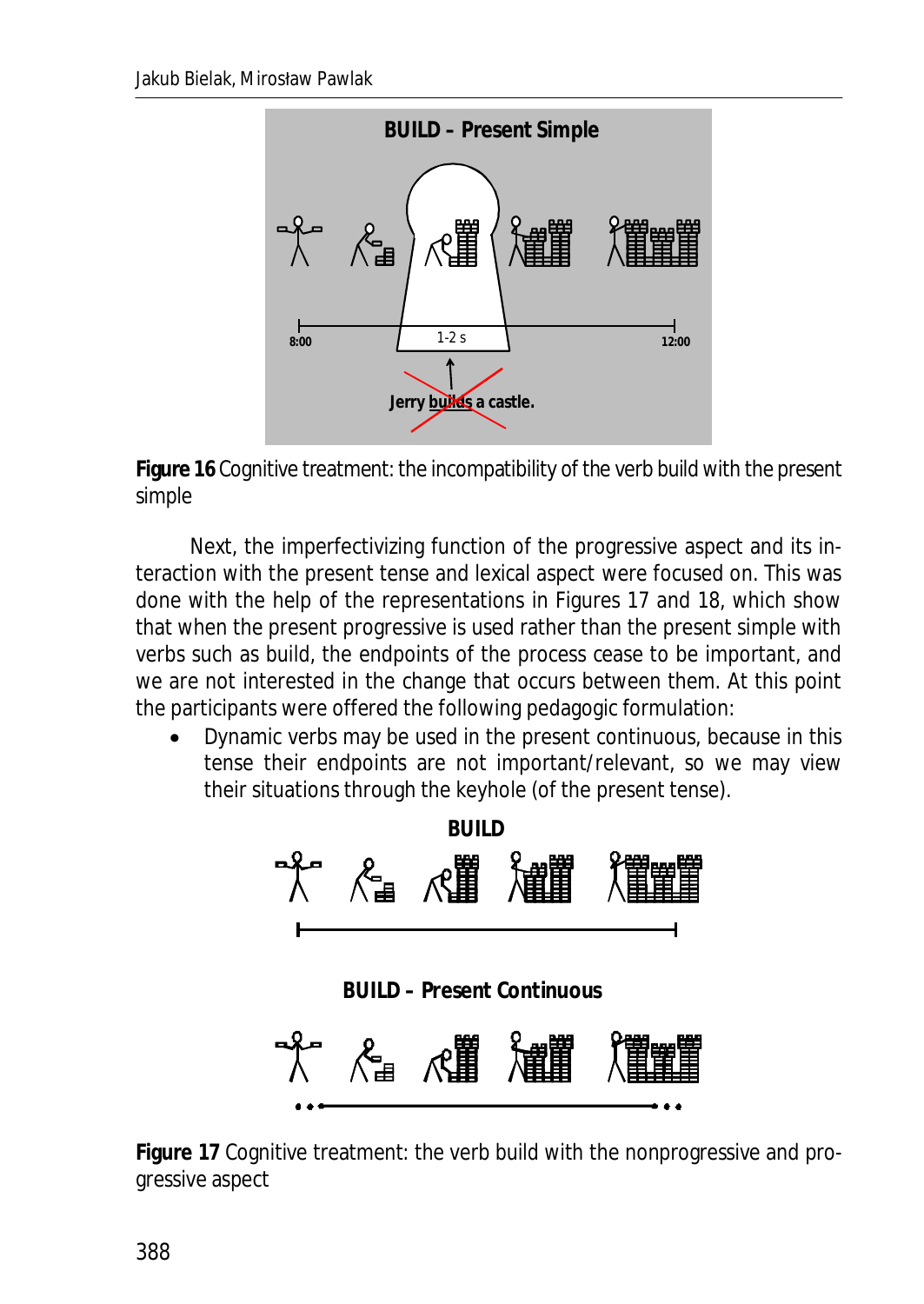

**Figure 18** Cognitive treatment: the verb *build* in the present progressive

Finally, the participants were exposed to the CG description of the compatibility of the performative verbs with the nonprogressive present tense with the help of the illustration in Figure 19. They were then offered the following principle:

When reference is made to the time of speaking, verbs referring to actions which consist in speaking are used in the present simple because these actions are as long as the time it takes to utter one sentence, so they are exactly as small (short) as the keyhole of the present tense.



**Figure 19** Cognitive treatment: the verb *promise* in the present simple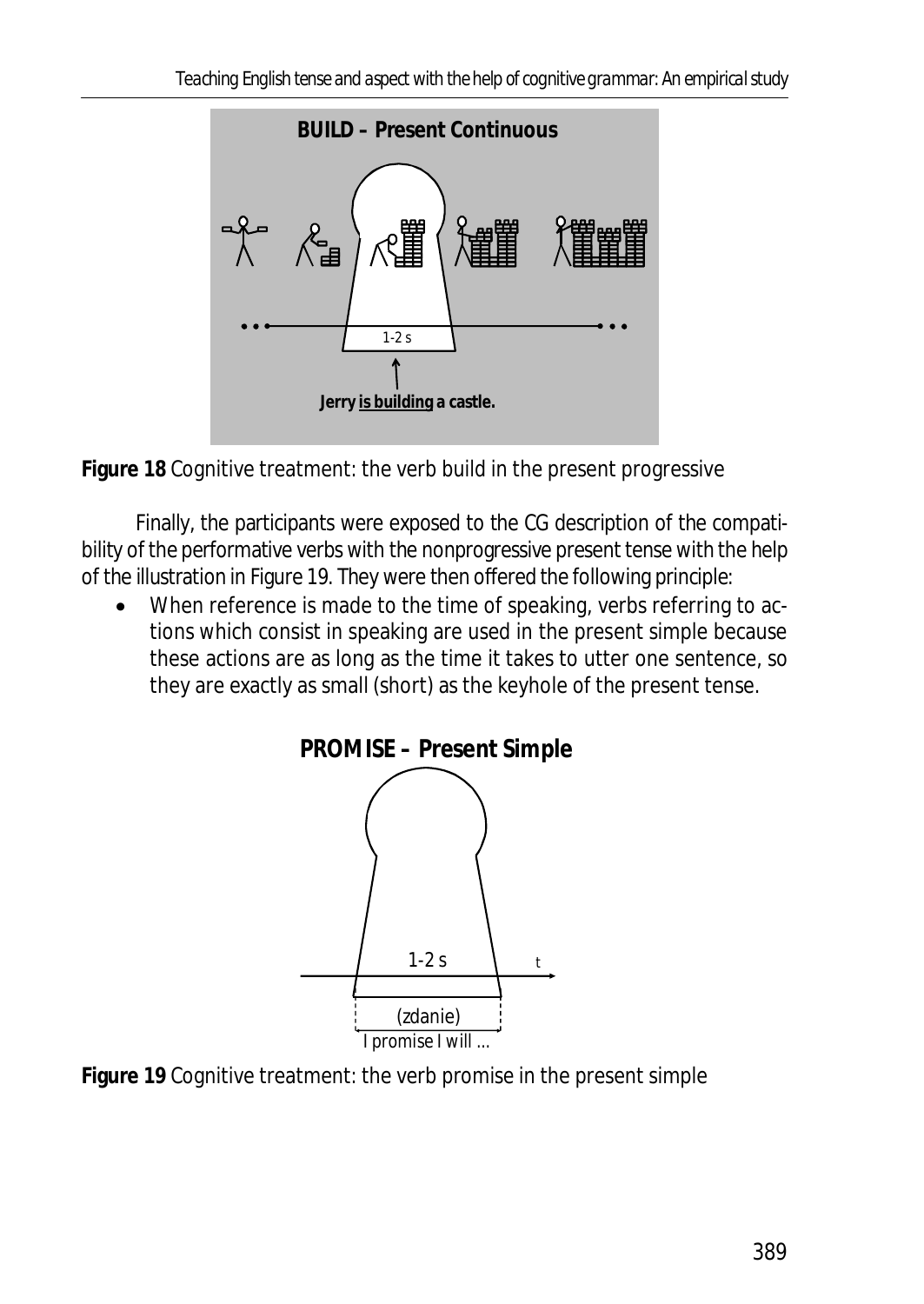The second part of instructional treatment in both experimental groups was in the form of three text manipulation tasks, which had the same form as the three tasks in the test, which is in turn described in more detail in the subsequent section. It will suffice to note here that their function was creating an opportunity for the participants to practice the target grammar. The activities were monitored by the instructor, who offered some overt feedback in the form of metalinguistic remarks, repetition, corrective recasts and focus on errors. Obviously, the feedback in the two kinds of treatment was different, as it reflected the two sorts of descriptions used.

### **Data Collection and Analysis**

The testing instruments which provided the data in the whole project evaluated both controlled and spontaneous use of the target forms. The present paper concentrates only on the measure of mostly explicit knowledge, which took the form of a written discrete-item grammar test consisting of three parts. The first was a receptive knowledge selected response test in which the participants had to choose between a present simple and a present continuous verb phrase as part of a sentence or a longer exchange. The other two parts were productive knowledge constrained constructed response tasks. The first of these required the provision of the correct form of the base form of the verb given in brackets, again as part of a sentence or a longer exchange. In the next part, the participants read a sentence or a longer exchange written in Polish and then completed its English translation, which contained a gap. A verb phrase was always required to complete it, and, to ensure the use of the types of verbs which were targeted by the treatment, the base forms were also provided. The test included an English-Polish glossary and was administered within the time limit of 20 min by one of the present authors.

Because the split-block procedure was employed to ensure the same levels of difficulty of the pretest and the two posttests for each group, three versions of the test were designed (Tests A, B and C). Each group was divided into three subgroups which can be referred to as COG 1, COG 2, COG 3, TRAD 1, TRAD 2, and so forth. For the pretest, COG 1, TRAD 1 and CTRL 1 took Test A; COG 2, TRAD 2 and CTRL 2 took Test B; while COG 3, TRAD 3 and CTRL 3 took Test C. On each subsequent test the versions A, B and C were shuffled so that everybody took a test he or she had not taken before.

The maximum score was 72 points, as each of the three components included 12 items, each of which was worth maximally 2 points. In the binarychoice part, 2 points were awarded for the right response, and no points otherwise. For the remaining components, partial-credit scoring was used. Specifical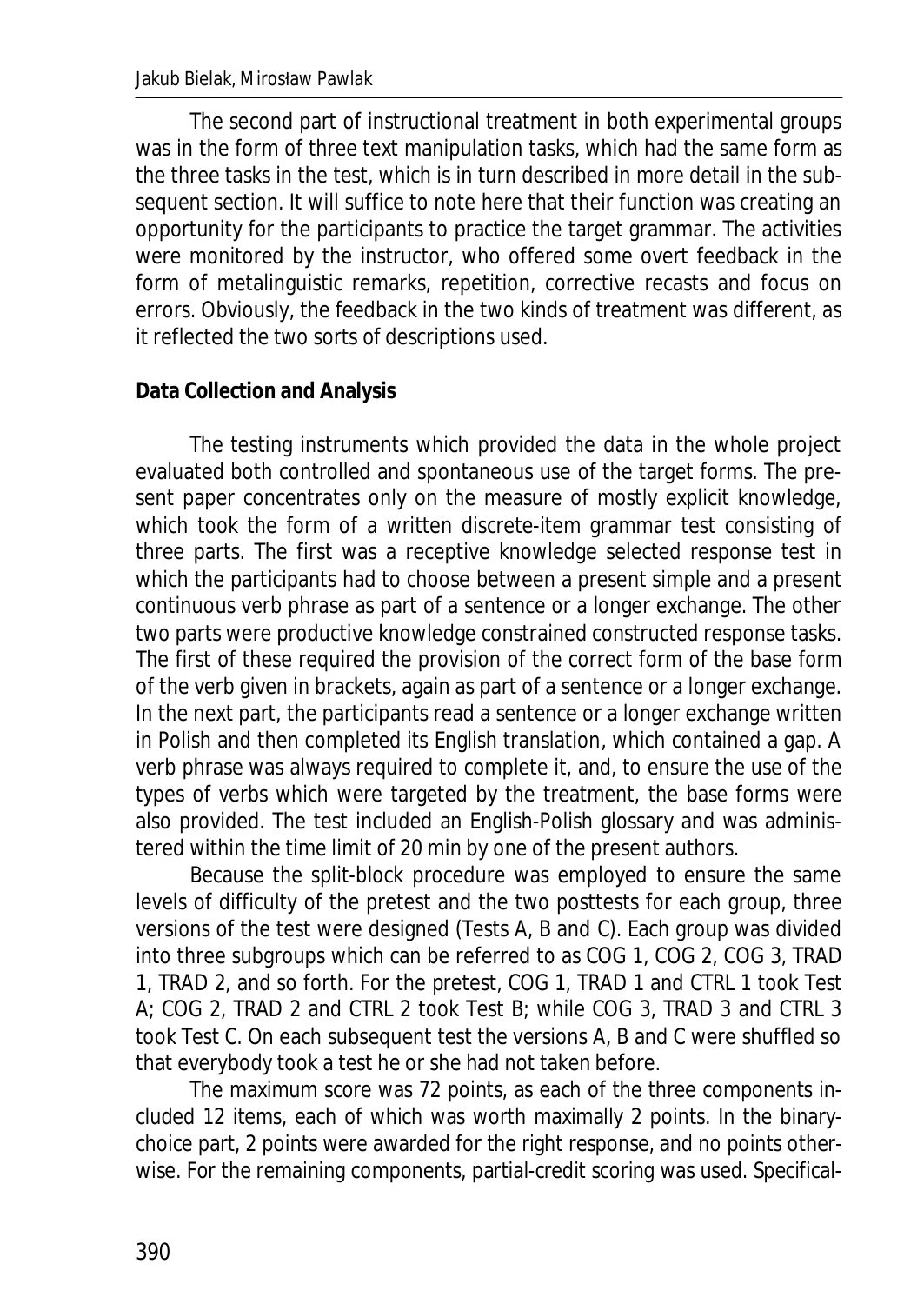ly, 2 points were awarded if the supplied verb phrase was both formally correct and appropriate, even if some minor spelling mistakes were present. One point was given if the form of the verb phrase was inaccurate in some way (e.g., if there was a problem with the auxiliary, as in *she don't weigh*), but it was still clear which tense/aspect pairing the test taker had meant and if that was the right choice. No point was given if tense or aspect had been wrongly chosen, or if the form of the verb phrase was entirely incorrect, making it impossible to tell which tense/aspect pairing had been intended. Obviously, if no answer was provided, no points were awarded, either. Quantitative analysis involved computing the means and standard deviations for each of the three groups on the three tests as well as conducting one-way and repeated measures analyses of variance (ANOVAs) together with the requisite post host tests (Bonferroni, or Games-Howell if variances were not equal). The tests were conducted using the Statistical Package for the Social Sciences, version 19 for Windows.

## **Results and Discussion**

A one-way ANOVA yielded no main effect for group (*F*(2, 47) = 1.01, *p* = .37) on the pretest (see Table 3), and it was therefore concluded that any inter-group differences in subsequent analyses were not due to prior differences among the groups. The results of this test also supported the assumption that that original between-group differences were insignificant and therefore not responsible for differential performance the groups might display on subsequent tests.

Table 3 shows the means and standard deviations for the three groups on the tests, which measured accuracy and appropriateness in the use of the relevant tense/aspect pairings over three testing sessions. The means for these tests of mostly explicit knowledge are also plotted in Figure 20 for easier inter-group comparisons. These data reveal that all the groups improved from the pretest to Posttest 1, although the scores of the two experimental groups rose much more sharply than those of CTRL; COG improved by 7.26 points, TRAD by 11.14 points, while CTRL by mere 3 points. While the improvement of the experimental groups did not come as a surprise, CTRL's progress was unexpected and should be probably attributed to the practice effect. CTRL's performance on Posttest 2 was very similar to that of TRAD in the sense that both deteriorated minimally, TRAD by 0.47 of a point and CTRL by 0.07 of a point, from Posttest 1. This means that the earlier moderate gain of CTRL and the more pronounced gain of TRAD were basically maintained on Posttest 2. This is different from the gains of COG, which were not just maintained but kept increasing from Posttest 1 to Posttest 2 to yield an improvement of 4.6 points. In the long run, between the first and the last test, CTRL improved just by 2.93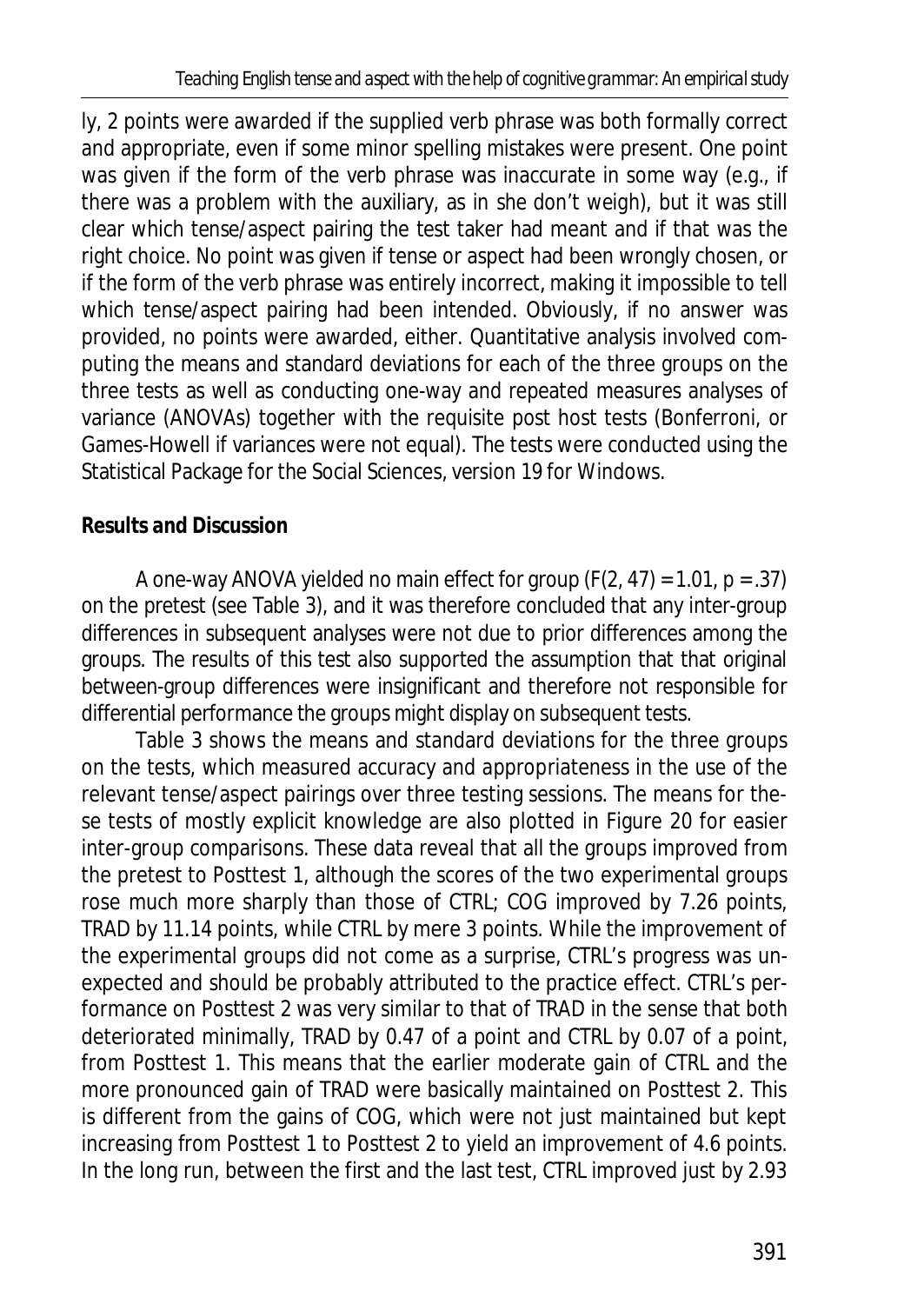points, while the gains of TRAD and COG were much greater and quite similar to each other, 10.67 and 11.86 points respectively.

|            | Groups            |       |                    |       |                           |      |
|------------|-------------------|-------|--------------------|-------|---------------------------|------|
|            | COG<br>$(n = 21)$ |       | TRAD<br>$(n = 15)$ |       | <b>CTRL</b><br>$(n = 14)$ |      |
| Test       | M                 | SD    | M                  | SD    | M                         | SD   |
| Pretest    | 30.80             | 11.36 | 26.86              | 4.01  | 28.57                     | 5.69 |
| Posttest 1 | 38.06             | 15.81 | 38.00              | 13.65 | 31.57                     | 9.71 |
| Posttest 2 | 42.66             | 15.10 | 37.53              | 13.29 | 31.50                     | 7.30 |

**Table 3** Means and standard deviations for all groups



**Figure 20** Means for all groups

A repeated-measures ANOVA with one between-subjects variable (treatment group) and one within-subjects variable (time of test) was performed on the raw scores of the three groups using a general linear model, and its results are presented in Table 4. This test yielded the interaction of treatment group with time of test of statistical significance, with *F*(4, 94) = 2.51,  $p < .05$ ,  $\eta_p^2 = .09$ , as well as significant main effects for time of test, with  $F(2, 94) = 20.30$ ,  $p < .001$ ,  $\eta_p^2 = .30$ , and no significant main effects for treatment, with  $F(2, 47) = 1.73$ ,  $p = .18$ ,  $\eta_p^2 = .06$ . These data mean that different treatment conditions resulted in significantly different scores at different times. It should be noted that the statistically significant results just reported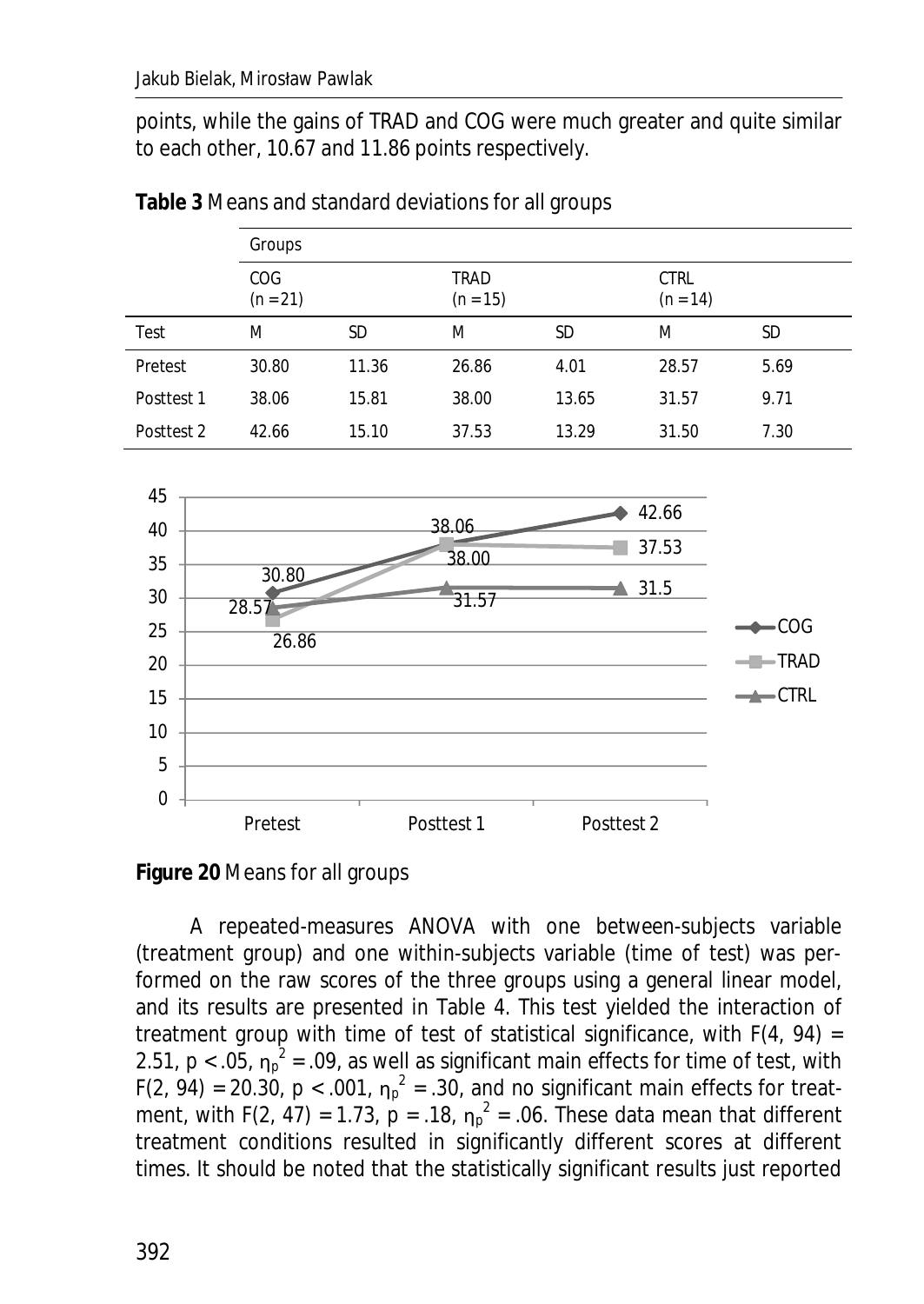are characterized by effect sizes which have to be regarded as either small (interaction of treatment group with time,  $\eta_p^2 = .09$ ) or large (time,  $\eta_p^2 = .30$ ) (cf. Cohen, 1988). The first of these is close to but below the conventionally established medium value, which means that the results have to be treated with caution; their overall significance, however, was taken to be nonnegligible. Given the fact that the pedagogic interventions took only up to 85 min, the significant result characterized by the effect size indicating that the interaction of time and treatment accounted for 9% of total variability in scores might still reveal a certain potential of the interventions. In the case of the second effect size, it meant that the time factor predicted 30% of the variance in test scores.

| Source                  | df |       |                        | "In |
|-------------------------|----|-------|------------------------|-----|
| Between subjects        |    |       |                        |     |
| Group (COG, TRAD, CTRL) | 2  | 1.73  | .18                    | .06 |
| Error                   | 47 |       |                        |     |
|                         |    |       |                        |     |
| Within subjects         |    |       |                        |     |
| Time                    | 2  | 20.30 | $\langle .001 \rangle$ | .30 |
| Time x Group            | 4  | 2.51  | 0.05                   | .09 |
| Error                   | 94 |       |                        |     |

**Table 4** Repeated measures ANOVA of the test scores across the two treatment and one control condition and the three testing sessions

To further explore the effects of the two kinds of treatment on the scores, a series of one-way ANOVAs and ANOVAs with repeated measures for different groups were run. A one-way ANOVA yielded a statistically significant result on Posttest 2:  $F(2, 47) = 3.19$ ,  $p = .05$ ,  $\eta_p^2 = .11$ . Since the test of homogeneity of variances was statistically significant, a Games-Howell post hoc test was used, which revealed a significant between-group contrast involving COG and CTRL ( $p < .05$ ). It must have resulted from the fact that the steep pretest-Posttest 1 progress registered by both TRAD and COG was continued from Posttest 1 to Posttest 2 only by COG (improvement by 4.6 points), while both CTRL and TRAD generally stayed at their Posttest 1 levels. Furthermore, ANO-VAs with repeated measures found statistically significant discrepancies between different test scores of COG, with  $F(2, 40) = 17.47$ ,  $p < .001$ ,  $\eta_p^2 = .46$ , and of TRAD, with Greenhouse-Geisser correction *F*(1.40, 19.61) = 8.01, *p <*  .01,  $\eta_p^2$  = .36. These results indicate that the time factor accounted for at least 36% of the total variance in scores, which is a definitely large effect size. A summary of these significant and near-significant results, as revealed by repeated-measures ANOVAs' pairwise comparisons, as well as of the sole statis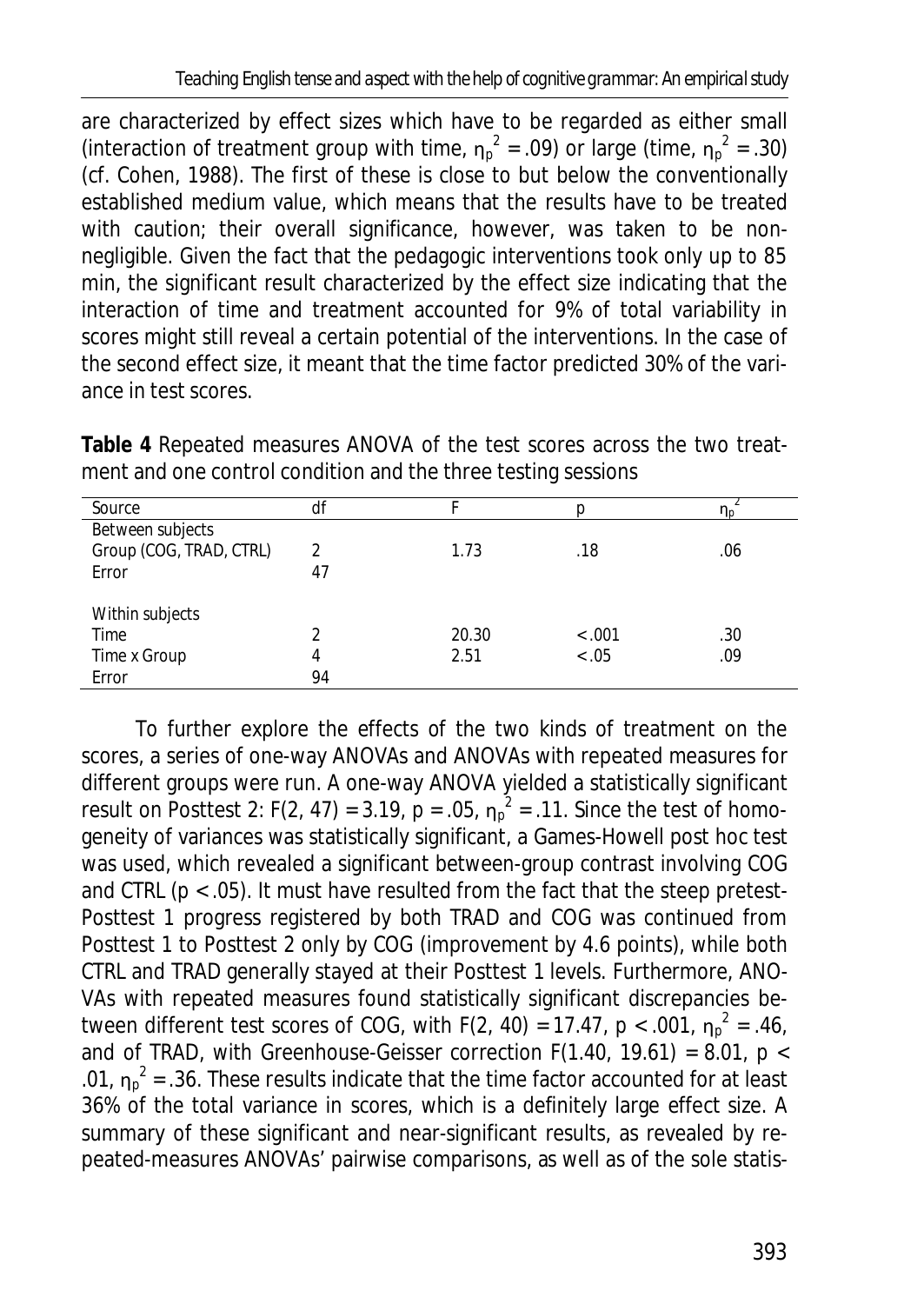tically significant between-group difference, are provided in Table 5. It should also be added that there were no statistically significant differences over time in the scores of CTRL. What appears from these analyses is that both kinds of treatment had a pronounced effect on test scores, inducing their significant improvement from the pretest to Posttest 1. This rising trend was maintained on the delayed posttest, as the differences between the pretest and Posttest 2 were also significant in the case of both experimental groups.

|             | Between-group | Within-group                                                                                                                |
|-------------|---------------|-----------------------------------------------------------------------------------------------------------------------------|
| Pretest     |               |                                                                                                                             |
| Posttest 1  |               |                                                                                                                             |
| Posttest 2  | COG > CTRL    |                                                                                                                             |
| COG         |               | Pretest < Posttest 1*<br>Posttest $1 <$ Posttest $2(p = .056, )$<br>near-significant difference)<br>Pretest < Posttest 2*** |
| TRAD        |               | Pretest < Posttest 1**<br>Pretest < Posttest 2**                                                                            |
| <b>CTRL</b> |               |                                                                                                                             |
| $* p < .05$ |               |                                                                                                                             |

**Table 5** Summary of statistically significant and near-significant between- and within-group differences

 $$ *\*\* p <* .01

*\*\*\* p <* .001

The results suggest that form-focused instruction based on CG may be at least moderately effective with respect to explicit grammatical knowledge. This follows from COG's significant improvement from the pretest to Posttest 1, from the pretest to Posttest 2, as well as from its nearly significant improvement from Posttest 1 to Posttest 2. The same conclusion is supported by the statistically significant difference between the scores of COG and TRAD on Posttest 2. The effectiveness CG-based instruction is pronounced cautiously, because there were no statistically significant differences between COG and CTRL on the immediate posttest. It should be remembered, however, that the treatment received by COG was rather short for such a complex and inherently difficult area of English grammar as tense and aspect. It may also be concluded that the effects of CG-inspired teaching were durable, as not only were COG's immediate gains maintained, but they were actually improved from Posttest 1 to Posttest 2. When the effectiveness of teaching based on CG and that based on traditional descriptions are compared, the results provide no evidence of any major differences, as both kinds of treatment resulted in comparable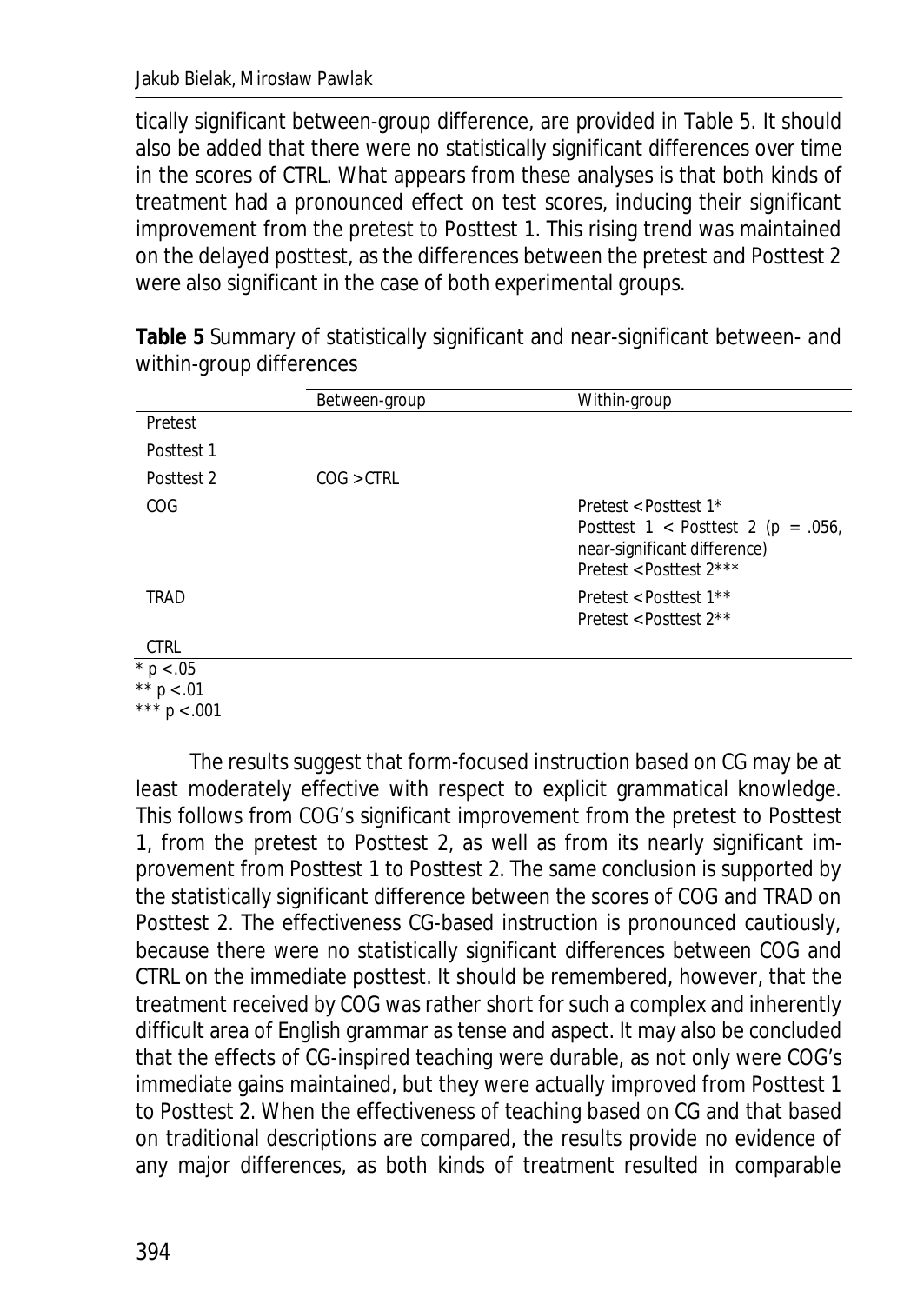gains in terms of the use of the target structures in controlled reception and production. It should be borne in mind, however, that similar gains were brought about by treatments of slightly different duration, with COG' treatment approximately 15 min longer.

Even though definitive answers may not be found, it is worth attempting to explain these results. The effectiveness of form-focused instruction based on CG and its durability may easily be explained by the general case for this kind of instruction presented earlier in the paper, as the CG descriptions drawn on in the cognitive treatment bore most of the pedagogically advantageous features discussed in that section. The favorable effects of instruction based on traditional descriptions and their durability are not particularly consonant with the potential disadvantages of this kind of teaching transpiring from the comparison with CG offered above. What may have outweighed the drawbacks of traditional descriptions is their relative simplicity, which may have been especially advantageous given the fact that the treatment was quite short.

The finding that the two instructional options may produce comparable effects may be somewhat surprising as the pedagogy-oriented comparison of the CG and traditional descriptions seemed to favor the CG ones. One possible explanation is that the cognitive treatment, which was quite complex and therefore probably more challenging to the participants, was not highly relevant to this particular group of learners, in contrast to the traditional treatment. The term *relevant* is used here in Swan's (1994) sense, for whom a rule is relevant to the extent to which it respond to the needs of particular learners. Given the fact that the participants were not a high-level group, the cognitive treatment may have been simply too complex and challenging to them, despite the fact that it relied on pedagogy-friendly, simplified renditions of the relevant CG descriptions. By contrast, the traditional treatment, which was relatively simple and with certain elements of which the participants may have been already familiar from earlier instruction, may not have posed a comparable challenge and might thus have been more relevant to their needs, especially in the case of those at lower levels of advancement.

Yet another explanation of basically the same effect of the two treatments has to do with the forms targeted. While the cognitive treatment made use of nuanced semantic analyses, in this particular case, due to the highly restricted focus of the treatment resulting from the practical considerations discussed earlier, there was no need to refer in it to pragmatic considerations. It is possible, however, that this is the area where CG has the most to contribute to form-focused instruction. If so, it is perhaps the case that grammatical features the description of which would be greatly facilitated by the inclusion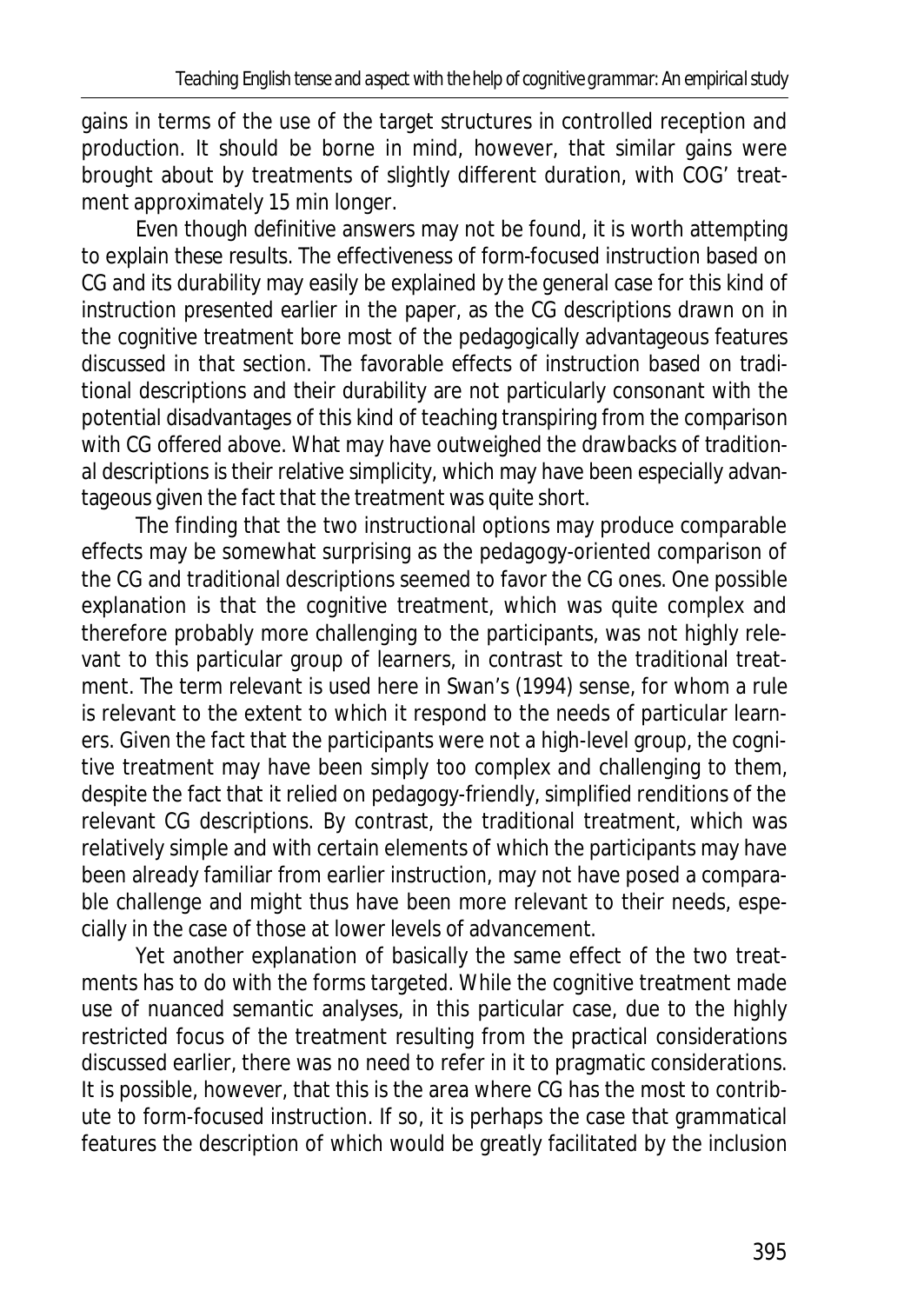of pragmatic information benefit most when subject to CG-inspired teaching, because such information rarely figures in traditional descriptions.

Another possible explanation of the comparable effects of the two kinds of treatment resembles the one proposed by Tyler et al. (2010, p. 46) to account for the moderate effects of teaching English modals with the help of CG that they reported. No advantage of CG-based teaching over traditional instruction may have been due to the fact that the treatment in COG was relatively short and restricted to selected aspects of a handful of grammatical features. It might be argued that had the treatment been longer, and had it covered a wider range of grammatical features, or even the same features, but in finer detail, its effects, assuming a parallel extension of the traditional treatment, might have been better than those of that treatment. This is supported by the fact that CG offers a highly comprehensive and unified view of language, where basically the same constructs are used to characterize multiple, often seemingly remote grammatical phenomena. It therefore seems plausible that CG teaching may achieve its full potential only if it is implemented over more extended periods and covers a wider range of features and their uses.

For instance, the notions of boundedness and unboundedness, which CG evokes to account for the difference between perfectives and imperfectives and the meaning of the progressive, are also at the foundation of the mass/count noun distinction in CG. Moreover, because of their association with the -*ing* form, these notions are also evoked in CG to describe all of its other uses, including for instance the choice between the present participle and the base form after verbs of perception or the use of the progressive with the past tense and modals. Considering the multitude of grammatical constructions in the teaching of which the notions of boundedness and unboundedness may be used suggests that if all of them were to be taught with the help of CG, this process might be greatly facilitated, as learners who once grasp the nature of the boundedness/unboundedness distinction may subsequently enjoy its benefits by simply applying it to a number of different areas of grammar. Traditional instruction, by contrast, would probably place heavier demands on learners by necessitating their assimilation of new, unrelated (arbitrary) analyses or rules pertaining to each of these different grammatical features and their uses.

### **Conclusion**

The results of research reported in the paper endorse neither unqualified enthusiasm with respect to the employment of CG descriptions in grammar teaching nor their rejection as a possible alternative to traditional descriptions. It was concluded that CG-inspired instruction may be at least moderate-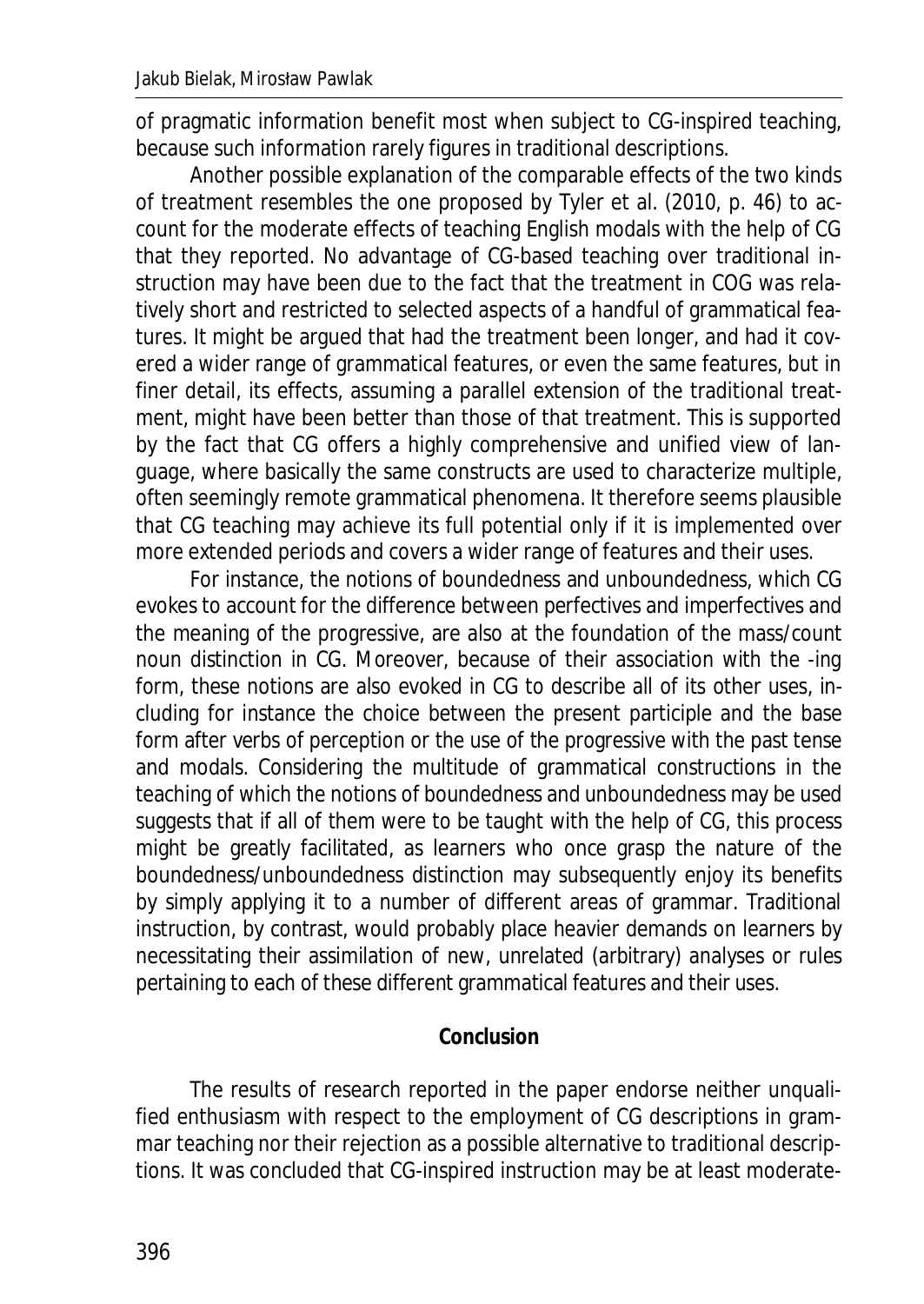ly effective in terms of fostering the use of the target forms on the basis of mostly explicit knowledge, and its effects were found to be comparable to these achieved by employing traditional descriptions. It seems that these results should not discourage researchers from embarking on further exploration of the effectiveness of CG-based instruction. Quite to the contrary, since they offer some evidence that this kind of instruction may be effective, further research seems to be required to achieve a more comprehensive picture of the strengths and liabilities of this kind of teaching.

Before some directions for future research are outlined, the limitations of the present study should be considered. A major limitation dictated by important practical considerations was the relative shortness of the treatment, and it was responsible for some other limitations. First, the practice part of the treatment lacked a truly communicative component, which may be essential to maximize the effectiveness of explicit instruction. Second, the target forms and their uses were heavily restricted, which precluded any reference to pragmatic considerations. Another important limitation also related to time is that the cognitive treatment, due to its greater complexity, had to be somewhat longer than the traditional treatment, which should be borne in mind when considering the finding that both kinds of instruction resulted in comparable gains. It is after all possible that if the treatment in TRAD had been of exactly the same duration as that in COG, TRAD's results would have been much better than those of COG on Posttest 1, and equally good on Posttest 2. All of these limitations should be eliminated in subsequent research to achieve a better picture of the effectiveness of the two kinds of teaching.

While considering the limitations of the study, let us also mention that given the fact that the participants had partially acquired the targeted features prior to the study, one cannot exclude the possibility that the latent knowledge they had in this area might have influenced their performance in subtle ways. This, however, is a woe that all researchers investigating the effects of formfocused instructions often have to face, and little can be done to eliminate it.

Some of the possible determinants of the results of the study might be manipulated in subsequent research. The first one is the considerable complexity of the cognitive treatment. Although it may seem that CG descriptions tend to be inherently complex, it also seems that there is some room for finetuning the pedagogical renditions of these descriptions which occurred in the cognitive treatment. After all, this treatment has to be considered as a pioneering attempt to translate CG descriptions of elements of English tense/aspect into pedagogically exploitable formulations. Also, the introduction of CG-based teaching earlier on in the educational process might be considered, which might also entail covering not just one or two points of gram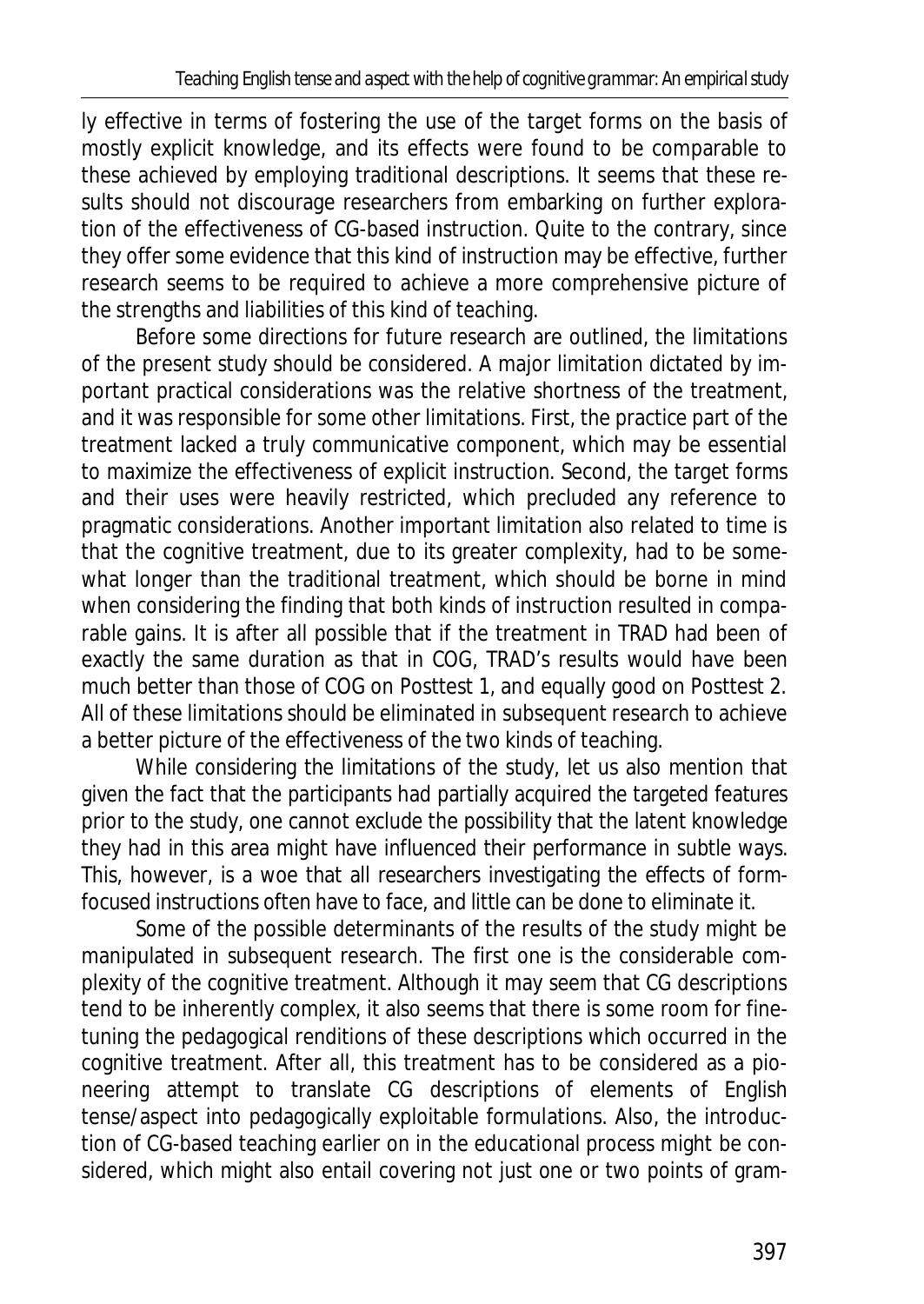mar, but a whole range of them, which seems to be particularly fitting if the conceptual unity and comprehensiveness of CG are taken into account. This might in fact result in CG-based teaching being of the same duration as that of traditional instruction, because familiarizing learners with CG concepts in a gradual manner might not require as elaborate explanations as the ones used in the cognitive treatment used in the present study.

### **Acknowledgements**

The authors wish to thank the anonymous reviewers of this paper for their insightful comments as well as encouragement, which they found extremely useful and motivating when preparing the final draft and which are bound to enhance their future research and its reporting.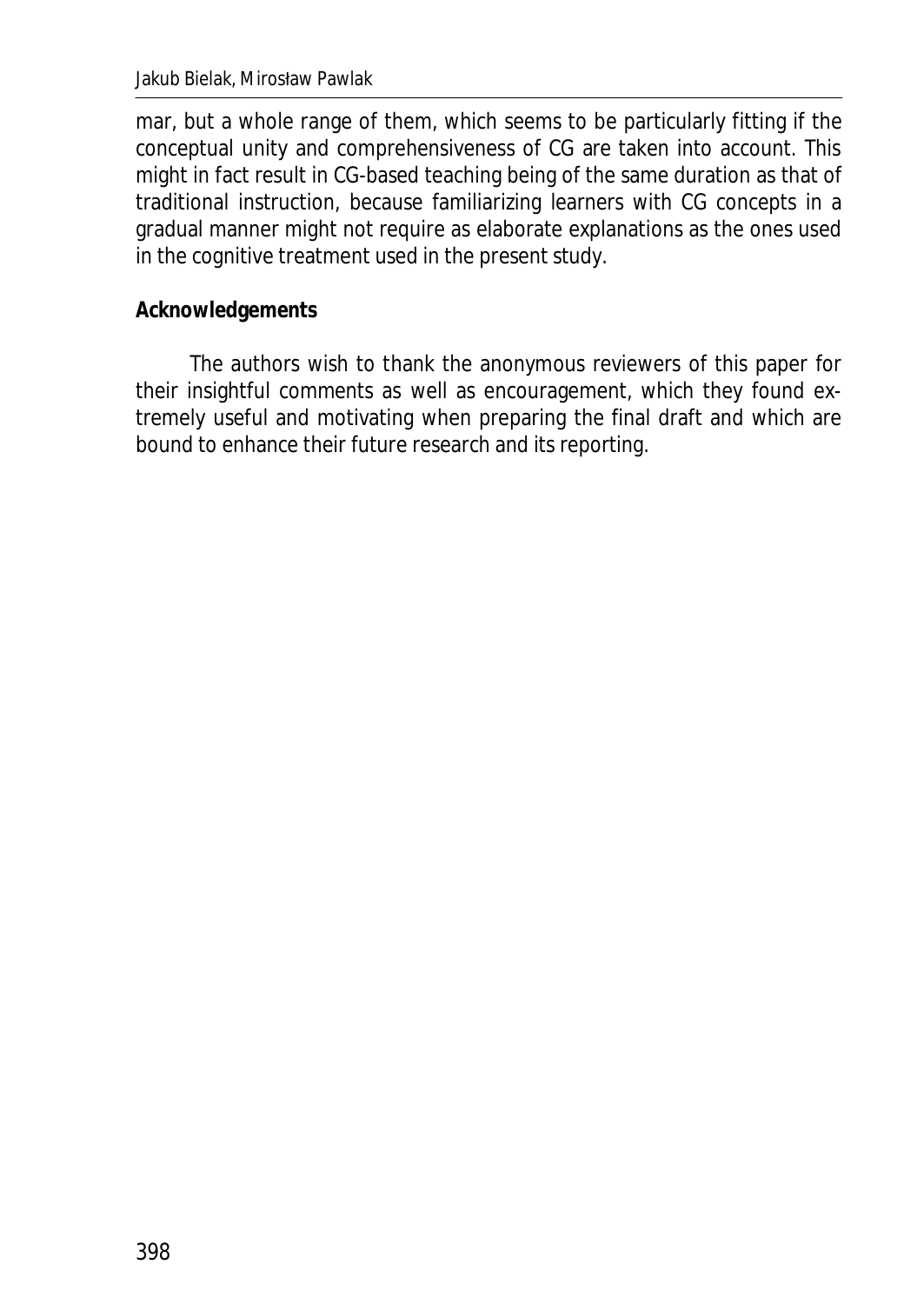*Teaching English tense and aspect with the help of cognitive grammar: An empirical study*

References

- Achard, M. (2008). Teaching construal: Cognitive pedagogical grammar. In P. Robinson & N. C. Ellis (Eds.), *Handbook of cognitive linguistics and second language acquisition* (pp. 432-455). New York: Routledge.
- Bielak, J. (2007). Applying Cognitive Grammar in the classroom: Teaching English possessives. In M. Pawlak (Ed.), Exploring focus on form in language teaching [Special issue]. *Studies in Pedagogy and Fine Arts, 7,* 113-133.
- Bielak, J., & Pawlak, M. (in press). *Applying Cognitive Grammar in the foreign language classroom: Teaching English tense and aspect*. Heidelberg: Springer.
- Boers, F., & Lindstromberg, S. (2006). Cognitive linguistic applications in second or foreign language instruction: Rationale, proposals and evaluation. In G. Kristiansen, M. Achard, R. Dirven, & F. J. Ruiz de Mendoza Ibáñez (Eds.), *Cognitive linguistics: Current applications and future perspectives* (pp. 305-355). Berlin: Mouton de Gruyter.
- Celce-Murcia, M., & Larsen-Freeman, D. (1999). *The grammar book: An EFL/ESL teacher's course* (2nd ed.). Boston: Heinle & Heinle.
- Chalker, S. (1994). Pedagogical grammar: Principles and problems. In M. Bygate, A. Tonkyn, & E. Williams (Eds.), *Grammar and the language teacher* (pp. 31-44). New York: Prentice Hall.
- Cohen, J. (1988). *Statistical power analysis for the behavioral sciences* (2nd ed.). Hillsdale, NJ: Lawrence Erlbaum.
- Eastwood, J. (1999). *Oxford practice grammar* (2nd ed.). Oxford: Oxford University Press.
- Ellis, R. (1997). *SLA research and language pedagogy.* Oxford: Oxford University Press.
- Huddleston, R., & Pullum, G. K. (2002). *The Cambridge grammar of the English language.* Cambridge: Cambridge University Press.
- Huong, N. T. (2005). *Vietnamese learners mastering English articles* (Doctoral dissertation, University of Groningen). Retrieved from http://dissertations. ub.rug.nl/FILES/faculties/ppsw/2005/h.n.thu/thesis.pdf
- Król-Markefka, A. (2010). *Metalinguistic knowledge and the accurate use of English articles: The effects of applying Cognitive Grammar in second language teaching* (Unpublished doctoral dissertation). Jagiellonian University, Cracow.
- Langacker, R. W. (1987). *Foundations of cognitive grammar: Vol. 1. Theoretical prerequisites*. Stanford: Stanford University Press.
- Langacker, R. W. (1991). *Foundations of cognitive grammar: Vol. 2. Descriptive applications*. Stanford: Stanford University Press.